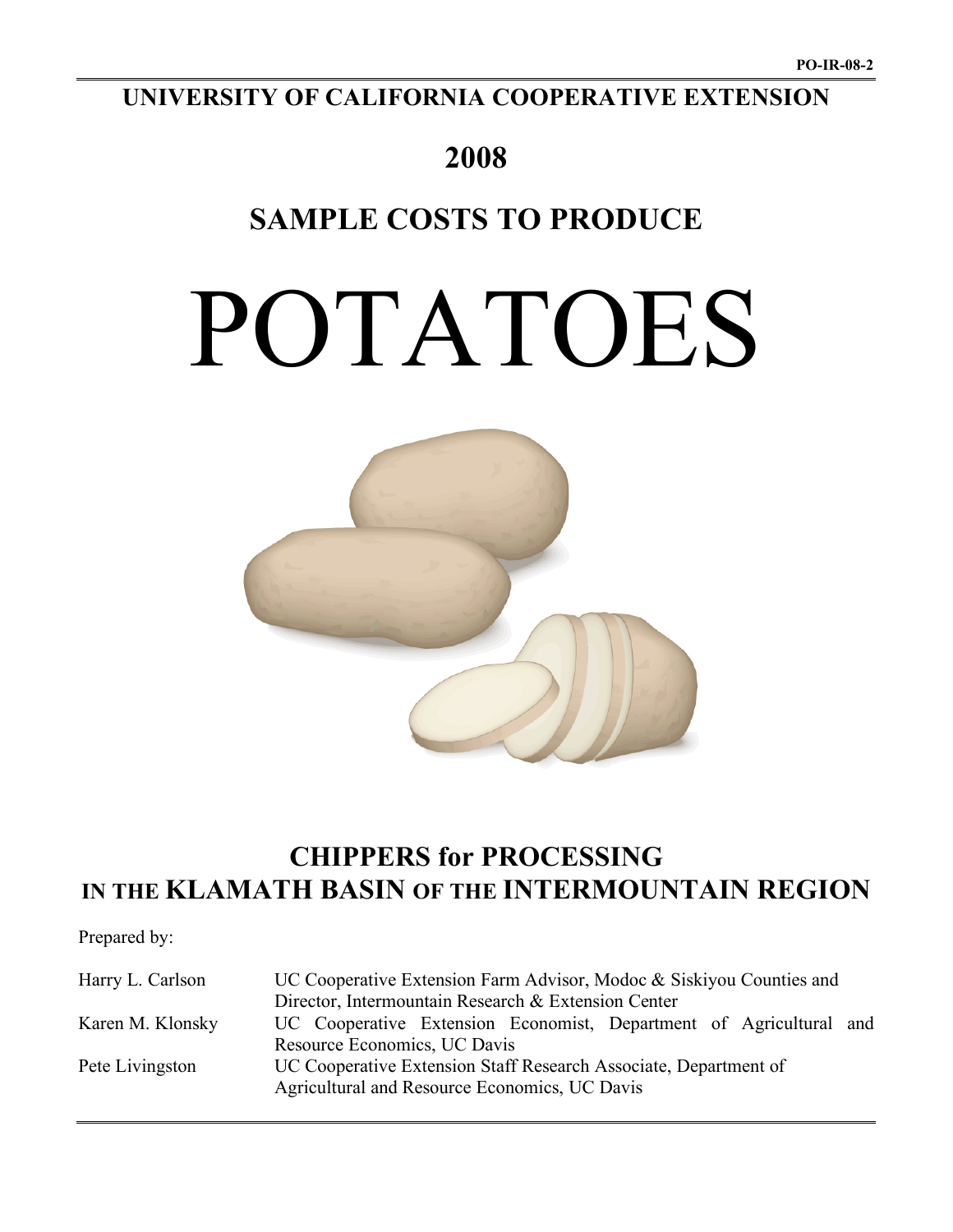# STUDY CONTENTS

|          | $\mathfrak{D}$                                                             |
|----------|----------------------------------------------------------------------------|
|          | 3                                                                          |
|          | 3                                                                          |
|          | 6                                                                          |
|          | 7                                                                          |
|          |                                                                            |
| Table 1  | -10                                                                        |
| Table 2  |                                                                            |
| Table 3  | 14                                                                         |
|          | Table 4. WHOLE FARM EQUIPMENT, INVESTMENT, AND BUSINESS OVERHEAD COSTS  15 |
| Table 5. | -16                                                                        |
| Table 6  | -17                                                                        |
| Table 7  |                                                                            |
| Table 8  |                                                                            |

# INTRODUCTION

The sample costs to grow potatoes in the Klamath Basin of the Intermountain Region bound for processing (chippers) are presented in this study. The study is intended as a guide only, and can be used in making production decisions, determining potential returns, preparing budgets and evaluating production loans. The practices described are based on production procedures considered typical for this crop and area but will not apply to every situation. Sample costs for labor, materials, equipment, and custom services are based on current figures. A "*Your Costs*" column in Tables 1 and 2 is provided for you to enter your costs.

The hypothetical farm operation, production practices, overhead, and calculations are described under the assumptions. For additional information or explanation of calculations used in the study call the Department of Agricultural and Resource Economics, University of California, Davis, California, 530- 752-2414 or the Intermountain Research and Extension Center, 530-667-5117. An additional cost of production study for fresh market potatoes grown in this region is also available: "*Sample Costs To Produce Potatoes, Fresh Market, Klamath Basin Of The Intermountain Region - 2008*".

Sample Cost of Production studies for many commodities are available and can be requested through the Department of Agricultural and Resource Economics, UC Davis, 530-752-1517. Current and some archived studies can be obtained from selected county UC Cooperative Extension offices or downloaded from the department website http://coststudies.ucdavis.edu.

The University of California prohibits discrimination or harassment of any person on the basis of race, color, national origin, religion, sex, gender identity, pregnancy (including childbirth, and the basis of reductions r application for membership, performance of service, application for service, or obligation for service in the uniformed services) in any of its programs or activities. University policy also prohibits<br>reprisal or retaliati

University policy is intended to be consistent with the provisions of applicable State and Federal laws.

Inquiries regarding the University's nondiscrimination policies may be directed to the Affirmative Action/Equal Opportunity Director, University of California, Agriculture and Natural Resources<br>1111 Franklin Street, 6th Fl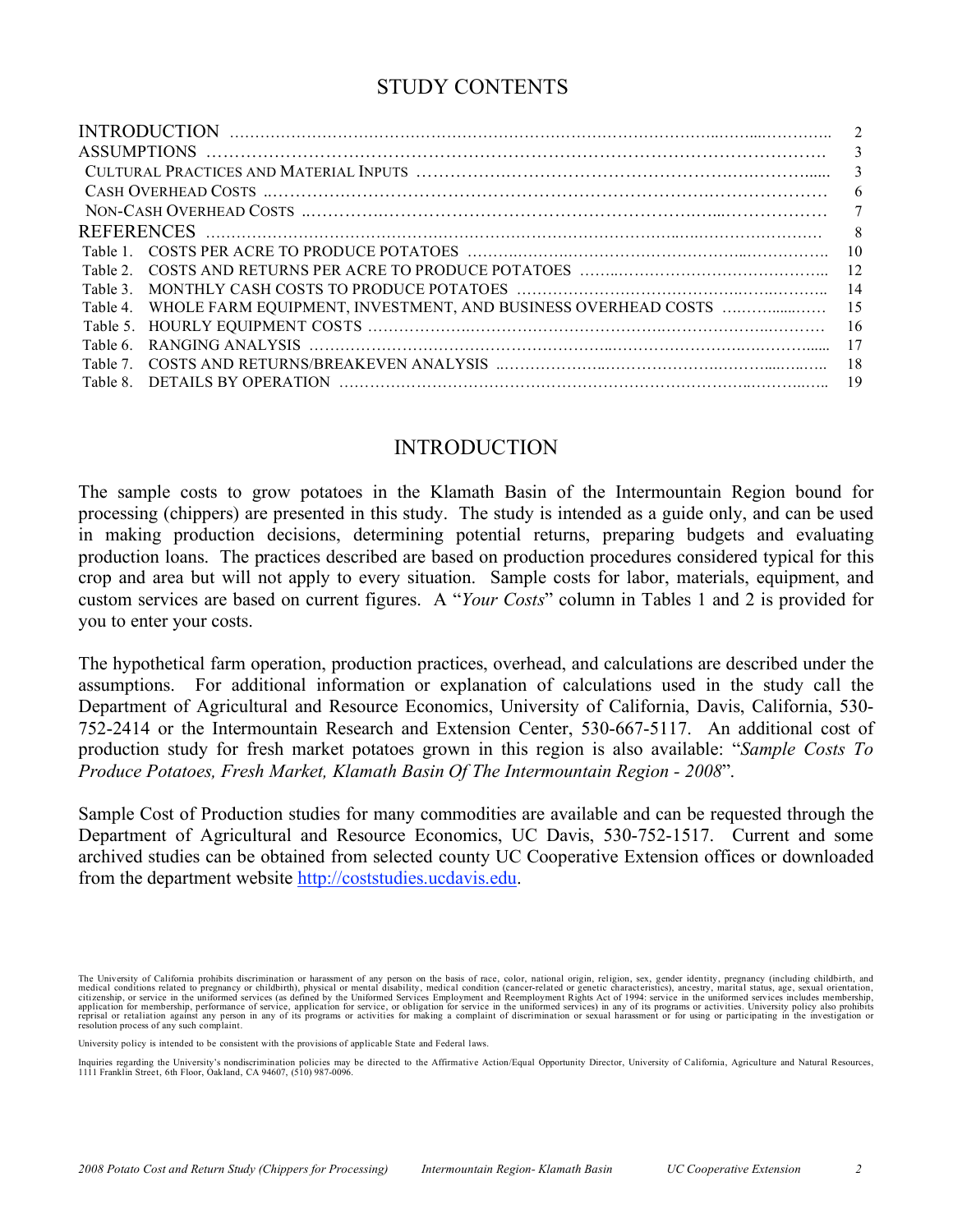# ASSUMPTIONS

The following assumptions pertain to sample costs to grow potatoes for the processing market (also known as chippers) in the Klamath Basin of the Intermountain Region. Practices described should not be considered recommendations by the University of California, but represent production procedures considered typical for this crop and area. Some of the costs and practices may not be applicable to your situation or used during every production year. Other practices not indicated may be needed. Cultural practices and costs to produce potatoes will vary by grower and region, and can be significant. The practices and inputs used in this cost study serve as a sample or guide, only. The costs are presented on an annual, per acre basis. **The use of trade names in this report does not constitute an endorsement or recommendation by the University of California nor is any criticism implied by omission of other similar products.**

**Farm**. This report is based on a hypothetical 1,500 acre farm. Potatoes are grown on 250 acres of which the grower owns 30% of the potato acreage and rents the other 70%. The whole 1,500 acre farm has 50 acres (10 owned acres and 40 rented acres) are roads, irrigation systems, farmstead, and unused or unusable land. Typically, a grower with this amount of potato acreage will have several non-adjacent fields and the cultural practices will probably vary among fields. Additionally, extra costs may be involved for moving equipment between fields, but are not included in this study. Other crops that might be grown in rotation with the potatoes include onions, small grains, alfalfa, and horseradish. In this report, practices completed on less than 100% of the acres are denoted as a percentage of the total potato crop acreage.

Owned potato land normally ranges from \$3,000 to \$4,000 per acre. This study uses a value of \$3,500 per acre or \$3,646 per producing acre. In this study only 30% of the land is owned by the grower.

Rented land in this region range between \$180 to \$350 per acre with surface water attached to the land, but the water is not paid for by the landowner. The cost of the water is borne by the grower renting the land. A rental price of \$300 per acre is used in this study or \$313 per producing acre.

# CULTURAL PRACTICES AND MATERIAL INPUTS

**Land Preparation**. It is assumed that the ground planted to the potato crop is coming out rotation of another crop. It is also assumed that 80% of the acreage will need the proceeding crop residue chopped to start ground preparations in the fall before planting. A heavy disc is then used to start incorporating residue into the soil and performs the operation 1.5 times on the fields. Only 25% of the ground is ripped, but that ground is ripped 1.5 times. The fields are set with a solid set of sprinklers. When the ground is dry enough 25% of the acres are rotospiked and a pesticide, Vapam, is injected into the soil. The last fall operation is made in October with gypsum spread on 25% of the fields by a custom operator.

Beginning in April a quarter of the potato ground is chiseled followed by rotospiking the remaining 75% of the land that had not been done in the fall. During the rotospike operation Vapam is applied also, but on only 65% of the same acres.

**Irrigation**. Irrigation begins in September with of 2.0 acre-inches of water sprinkled on 30% of the acres of the potato fields. Growers will place a portable pump with a diesel engine and fuel tank along a canal. With the pump end situated in the canal a solid set of sprinkler pipes is placed in the furrows and only moved once during the growing season to cultivate the beds. Potatoes are irrigated for four months after planting. A total of 23.0 acre-inches of water are sprinkled on during the growing season and usually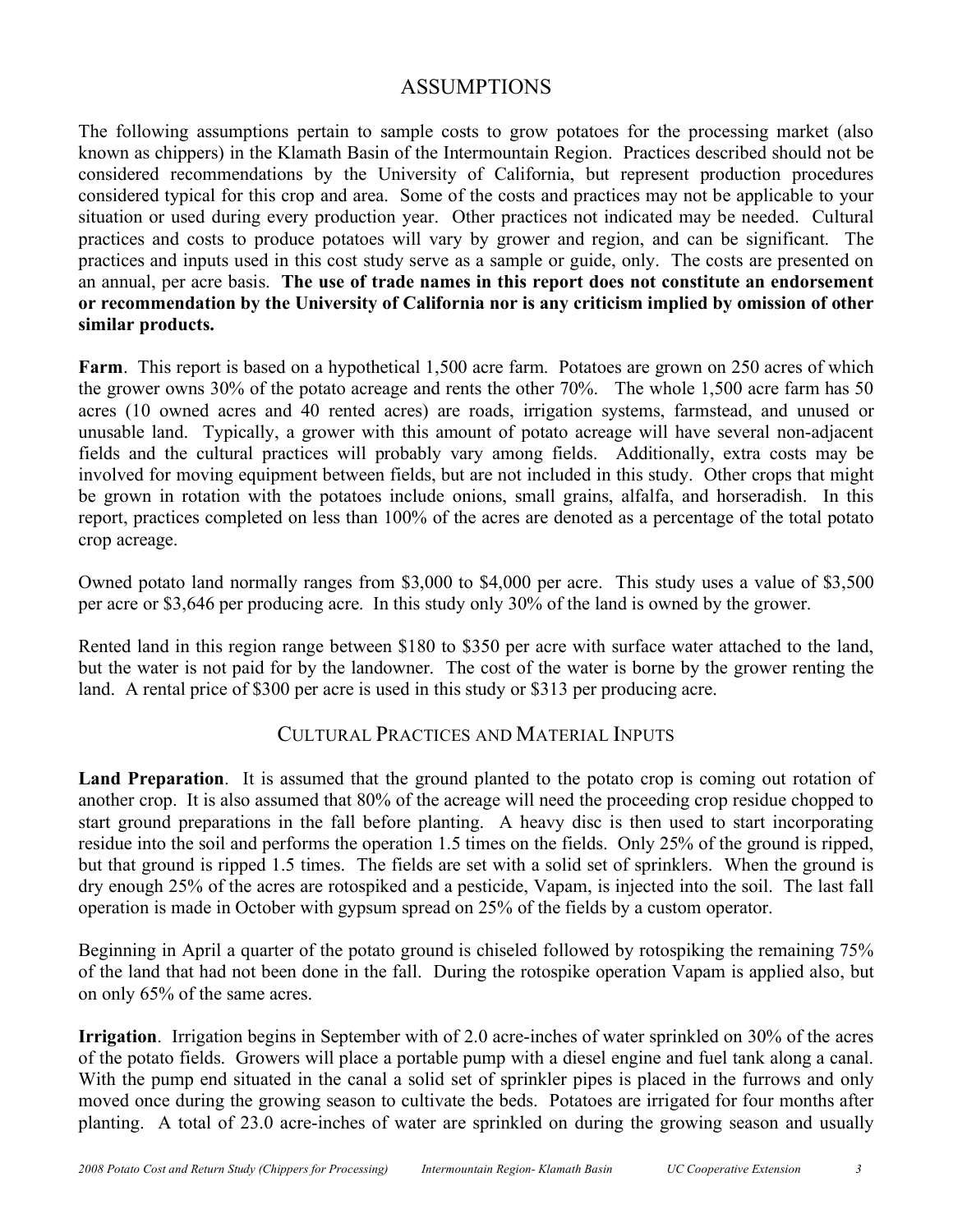apply either fertilizers or pesticides during the irrigations. Potatoes are irrigated during June through August. Prior to harvest all of the pipes are removed from the fields.

**Fertilization**. A mixed preplant fertilizer with other nutrients is custom applied in May. Nitrogen, phosphorus, potassium, zinc, manganese, and copper are put directly into the beds prior to planting. During the growing season calcium nitrate is applied through the sprinklers in June and August.

**Planting**. Potato seeds are cut, treated with a pesticide, and hauled to the grower by a custom service for \$3.25 per hundredweight (cwt). The seed stock cost \$13.00 per cwt and is planted at a density of 33 cwt per acre. An additional fungicide, such as Quadris is often applied in the seed furrow at planting. Potatoes are planted in 36 inch-beds at a rate of 33 cwt per acre by the grower.

**Pest Management.** The pesticides and rates mentioned in this cost study are listed in UC *Integrated Pest Management Guidelines, Potato.* For more information on pest identification, monitoring, and management visit the UC IPM website at www.ipm.ucdavis.edu. Written recommendations are required for many pesticides, and are made by licensed pest control advisors. For information on pesticide use permits, contact the local county agricultural commissioner's office.

After planting, all treatments of potatoes using pesticides are made by either chemigation (pesticides and/or fertilizers applied through the irrigation water) or by airplane. Some pesticides and fertilizers are mixed and applied together during the same irrigation. Most pesticides are applied to a portion of the potato acreage.

*Weeds*. A single cultivation occurs soon after the potatoes are planted in May. Chemigation of herbicides starts in June using Prowl and Outlook on 25% of the acreage and Matrix used on 100 % of the acreage.

*Insects and nematodes.* Control of insects also begins with a chemigation in June with Vydate applied on 30% of the acreage. The last insecticide treatment consists of Monitor to control worms and aphids sprayed by aircraft over 90% of the acreage. The application is made in August.

*Diseases.* The most problematic pests of potatoes are diseases. Control begins with Ridomil Gold Bravo combined with a June irrigation over 90% of the acres. In July the potatoes are chemigated again with two separate applications of Endura for white mold control and a third treatment of Ridomil Gold Bravo in the irrigation water. The Ridomil Gold Bravo application is used on 90% of the crop. The final disease management sprays are put on by two separate aircraft applications of Dithane and Bravo for early blight control both are applied in August prior to harvest.

**Growth Regulator and Desiccant**. A growth regulator, Royal MH-30, is used to prevent sprouting in storage and is applied in August by aircraft over 25% of the acreage. Later in September a desiccant is used to dry out the remaining plant tops. Much of the above-ground vegetative matter dries out with crop maturity or killing fall frosts, but Reglone is applied by aircraft on 50% of the acreage to help harvesting by drying out remaining growth.

**Harvest.** After sprinkler pipe removal the beds and vines are flattened by a roller and vines cut. A windrower is then used to dig and place two rows of potatoes on top of the two nearest un-dug rows. The potatoes are then harvested with a large horsepower tractor pulling a two-row digger and deposited in a 20 foot, 15-22 ton bottom-conveyor belt truck for transport to storage. Because the harvester digs two rows and picks up the other two rows that the windrower placed on the un-dug rows the two-row digger is actually harvesting four rows with each pass.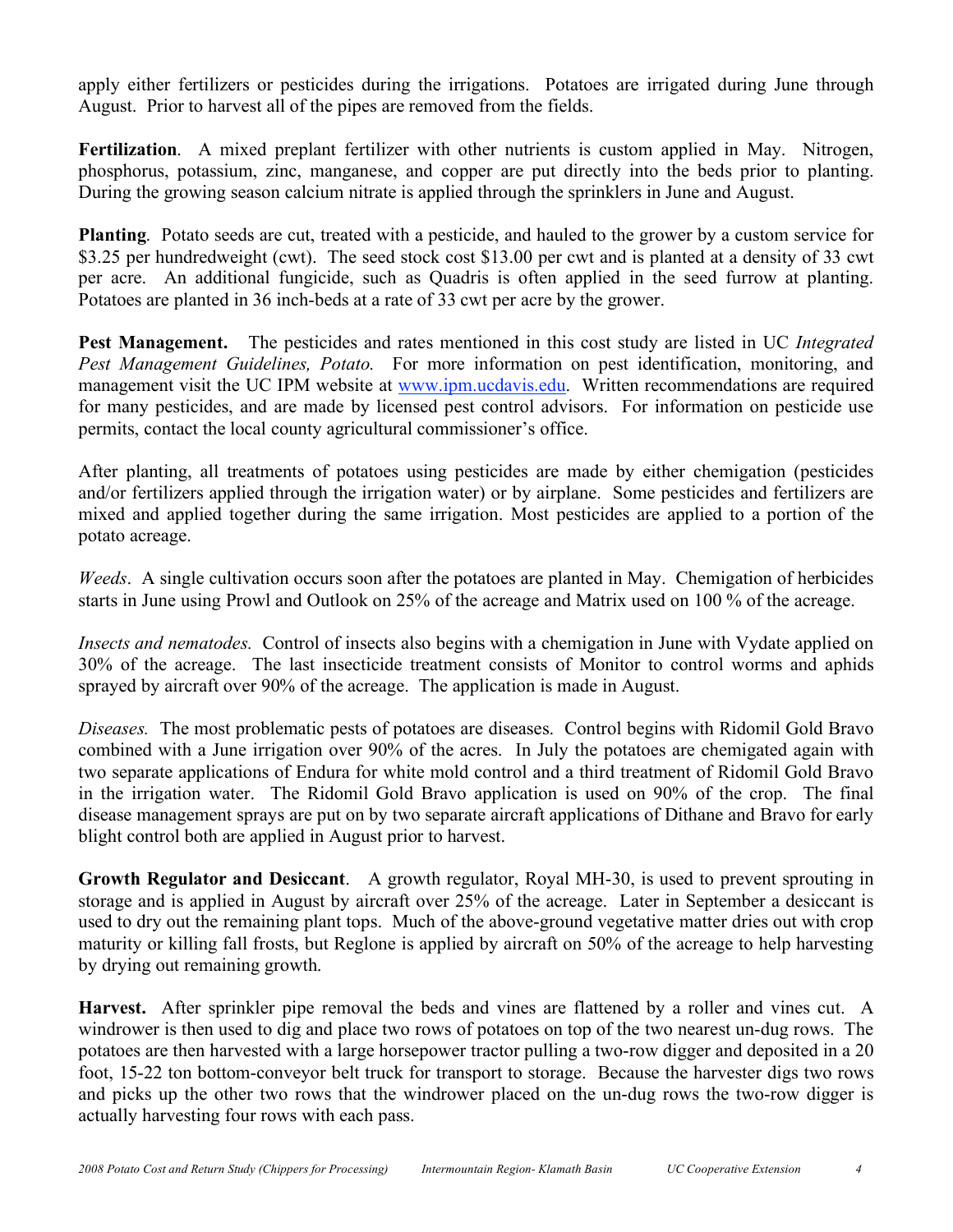Growers may choose to own harvesting equipment, purchased either new or used, or hire a custom harvester. Many factors are important in deciding which harvesting option a grower uses. These considerations and appropriate method of analysis are discussed in *"Acquiring Alfalfa Hay Harvest Equipment: A Financial Analysis of Alternatives".*

**Transportation and Storage.** Harvested potatoes are loaded into trucks in the field and hauled to storage sheds, assumed to be 15 miles away round trip. Once at the sheds trucks are unload by the conveyer belt running the length of the truck bed into a large holding tub. These special tubs allow for faster unloading of the trucks and movement into the storage shed. It is assumed in this study that the grower does not own the storage facility, though many do. The current cost of storing the potato in this study \$0.45 per cwt annually. Most potatoes are stored in the sheds for only four months. During storage the potatoes are treated to prevent Fusarium rot by treating 80% of the yield at a cost of \$3.02 per cwt. Sprouting is prevented by applying an inhibitor on 50% of the yield and the grower is charged \$0.07 per cwt.

**Yields**. The crop yield used in this study is 500 cwt per acre. Yields have varied over the years in the Tulelake Basin of the Intermountain Region and are shown in Table A.

**Returns**. The county averages for the last five years are shown in Table A. The table also includes the average price in the Tulelake Irrigation District during 2002 through 2006. A selling price of \$7.75 per cwt of processing potato is used to estimate income.

### **Table A. Average Tulelake potato yields and price**

| Potatoes $-$            |       |                |                |
|-------------------------|-------|----------------|----------------|
| (Processing - Chippers) | Acres | Yields         | Price          |
| --- Year ---            |       | $-Cwt/Arcre -$ | $-$ \$/Cwt $-$ |
| 2002                    | 3,023 | 493            | \$5.50         |
| 2003                    | 4,499 | 391            | \$5.50         |
| 2004                    | 3,591 | 391            | \$5.50         |
| 2005                    | 4,403 | 365            | \$6.35         |
| 2006                    | 4,810 | 425            | \$5.10         |
| 5 Year Average          | 4,065 | 413            | \$5.59         |

Source: Tulelake Irrigation District, 2002-2006.

**Assessments**. Under a state marketing order a mandatory assessment fee is collected and administered by the California Potato Research Advisory Board (CPRAB). This assessment of \$0.01 per cwt pays for potato research in California.

**Risk**. Risks associated with processing (chipper) potato production are not assigned a production cost. While this study makes an effort to model a production system based on typical, real world practices, it cannot fully represent financial, agronomic and market risks which affect the profitability and economic viability of potato production.

**Labor**. Labor rates of \$18.73 per hour for machine operators and \$12.24 for non-machine workers includes payroll overhead of 36%. The basic hourly wages are \$13.77 for machine operators and \$9.00 for non-machine labor. The overhead includes the employers' share of federal and California state payroll taxes, workers' compensation insurance for field crops (code 0171), and a percentage for other possible benefits. Workers' compensation insurance costs will vary among growers, but for this study the cost is based upon the average industry final rate as of January 1, 2008 (California Department of Insurance). Labor for operations involving machinery are 20% higher than the operation time given in Table 1 and 4 to account for the extra labor involved in equipment set up, moving, maintenance, work breaks, and field repair.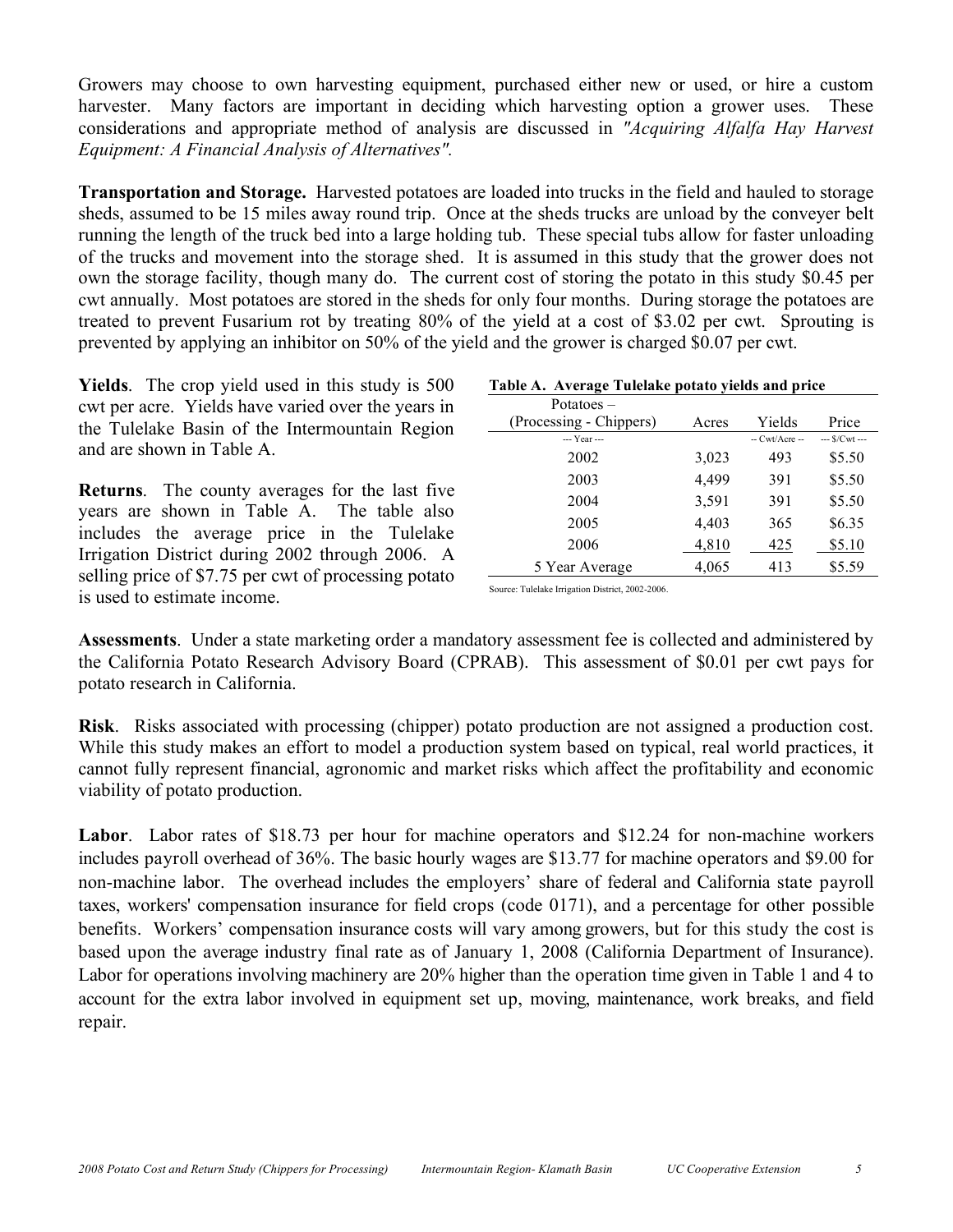# **CASH OVERHEAD**

**Cash Overhead**. Cash overhead consists of various cash expenses paid out during the year that are assigned to the whole farm and not to a particular operation. These costs include property taxes, interest on operating capital, office expense, liability and property insurance, rents, and investment repairs. Cash overhead costs are included in Tables 1, 2, 3 and 4.

*Equipment Operating Costs*. Repair costs are based on purchase price, annual hours of use, total hours of life, and repair coefficients formulated by American Society of Agricultural Engineers (ASAE). Fuel and lubrication costs are also determined by ASAE equations based on maximum power-take-off (PTO) horsepower, and fuel type. Prices for on-farm delivery of diesel and gasoline are \$3.54 and \$3.57 per gallon, respectively. Fuel costs are derived from American Automobile Association (AAA) and Energy Information Administration (EIA) 2007 - 2008 monthly data. The cost includes a 2% local sales tax on diesel fuel and 8% sales tax on gasoline. Gasoline also includes federal and state excise tax, which are refundable for on-farm use when filing your income tax. The fuel, lube, and repair cost per acre for each operation in Table 1 are determined by multiplying the total hourly operating cost in Table 6 for each piece of equipment used for the selected operation by the hours per acre. Tractor time is 10% higher than implement time for a given operation to account for setup, travel and down time.

*Property Taxes*. Counties charge a base property tax at the rate of 1% on the assessed value of the property including land, equipment, buildings, and improvements. In some counties special assessment districts exist and charge additional taxes on property. For this study, county taxes are calculated as  $1\%$ of the average value of the property. Average value equals new cost plus salvage value divided by 2 on a per acre basis. Land value is assumed to remain unchanged.

*Interest on Operating Capital.* Interest on operating capital is based on cash operating costs and is calculated monthly until harvest at a nominal rate of 6.75% per year. It is assumed that all cash operations are financed. A nominal interest rate is the typical market cost of borrowed funds. Any postharvest costs of operations are discounted back to the harvest month using a negative interest charge.

*Insurance.* Insurance for farm investments varies depending on the assets included and the amount of coverage. Property insurance provides coverage for property loss and is charged at 0.740% of the average value of the assets over their useful life. Liability insurance covers accidents on the farm and costs \$1,350 for the entire farm or \$0.90 per acre.

*Office Expense.* Office and business expenses are estimated at \$12.33 per acre. These expenses include office supplies, telephones, bookkeeping, accounting and legal fees, road maintenance, and miscellaneous business expenses.

*Rent.* Cash rents range from \$180 to \$350 per acre. The grower in this study rents 175 acres of which 149 are producing or planted acres and the grower pays \$275 per rented producing acre to the landlord. The rent cost is charged to the rented potato land (175 acres) at \$323 per producing acre. The nonproducing acres are roads, irrigation system, and equipment yard.

*Investment Repairs.* Annual cash maintenance or repair costs are associated with investments under noncash overhead. Repairs to the fuel tanks and pumps, shop building, shop tools, irrigations system, tool carrier, and fuel wagon are calculated at 10% of new cost distributed over the investment life.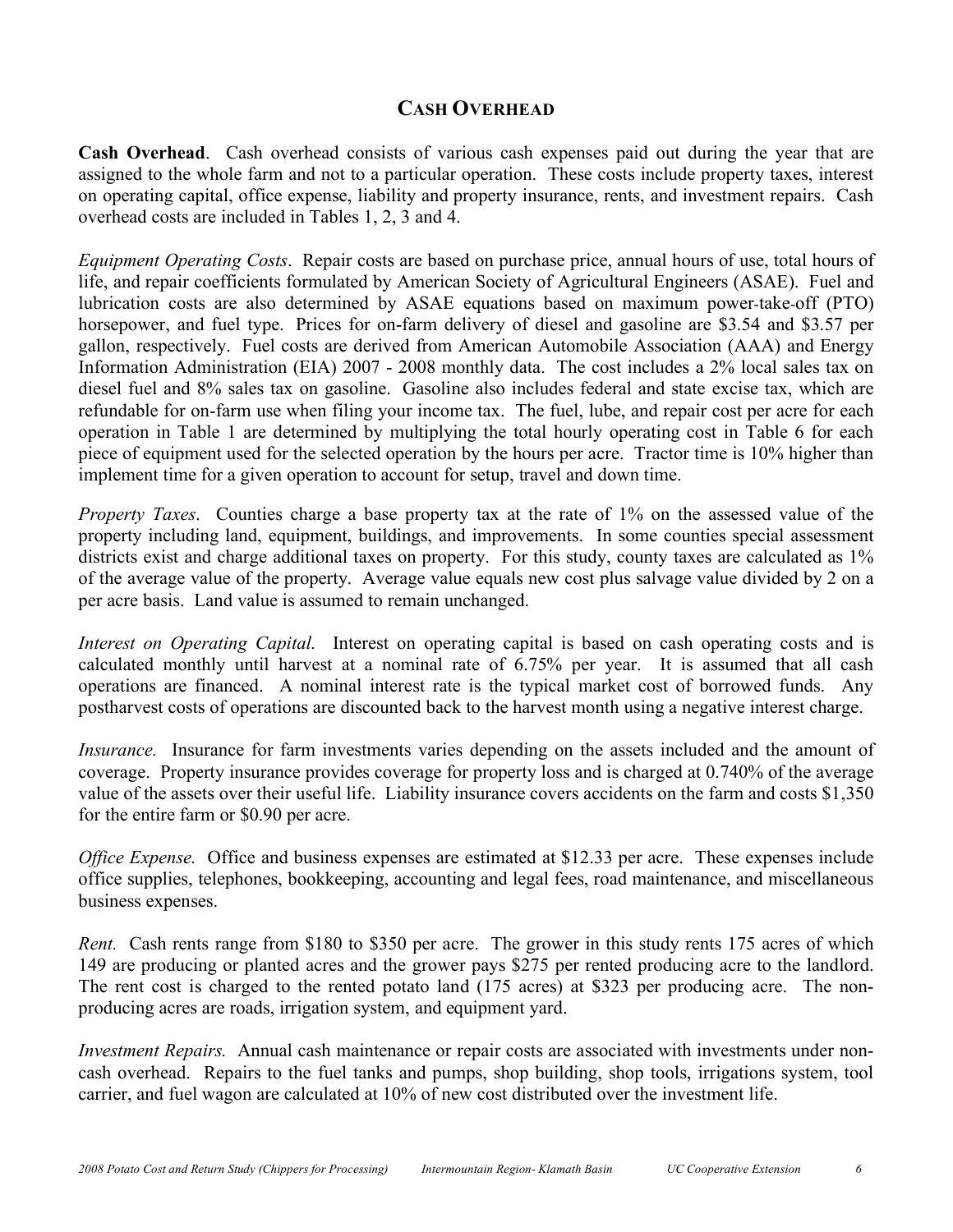## **NON-CASH OVERHEAD COSTS**

Non-cash overhead is calculated as the capital recovery cost for equipment and other farm investments. This study shows the current purchase price for new equipment and then adjusts the potato to 40% of new cost to indicate a mix of new and used equipment. Annual ownership costs for equipment and investments are shown in Tables 1, 2, and 4 as the capital recovery cost on an annual per acre basis.

*Capital Recovery Costs*. Capital recovery cost is the annual depreciation and interest costs for a capital investment. It is the amount of money required each year to recover the difference between the purchase price and salvage value (unrecovered capital). Put another way, it is equivalent to the annual payment on a loan for the investment with the down payment equal to the discounted salvage value. This is a more complex method of calculating ownership costs than straight-line depreciation and opportunity costs, but more accurately represents the annual costs of ownership because it takes the time value of money into account (Boehlje and Eidman). The calculation for the annual capital recovery costs is as follows:

$$
\left[\left(Purchase - Salvage\right) \times \left( \underset{Factor}{Recovery} \right) \right] + \left[ Salvage \times Interest \right]
$$

cost of the investment (Boehlje and Eidman). The percent remaining value is calculated from equations *Salvage Value*. Salvage value is an estimate of the remaining value of an investment at the end of its useful life. For farm machinery (tractors and implements) the remaining value is a percentage of the new developed by the ASAE based on equipment type and years of life. The life in years is estimated by dividing the wearout life, as given by ASAE by the annual hours of use in this operation. For other investments including irrigation systems, buildings, and miscellaneous equipment, the value at the end of its useful life is zero. The salvage value for land is equal to the purchase price because land does not depreciate. The purchase price and salvage value for certain equipment and investments are shown in Table 5.

*Interest Rate.* The interest rate of 4.25% is used to calculate capital recovery cost is the effective long term interest rate in April, 2008. The interest rate is provided by a local farm lending agency and will vary according to risk and amount of loan.

*Equipment***.** Other equipment is listed as investments and are used on the entire farm. The cost of these investments shows up as non-cash cost in tables 1 and 2. Each investment current purchase price, assumed years of life, and other costs are listed in table 4.

**Table Values.** Due to rounding, the totals may be slightly different from the sum of the components.

**Acknowledgements**. The authors appreciate the help provided by those growers and other cooperators who provided information for this study.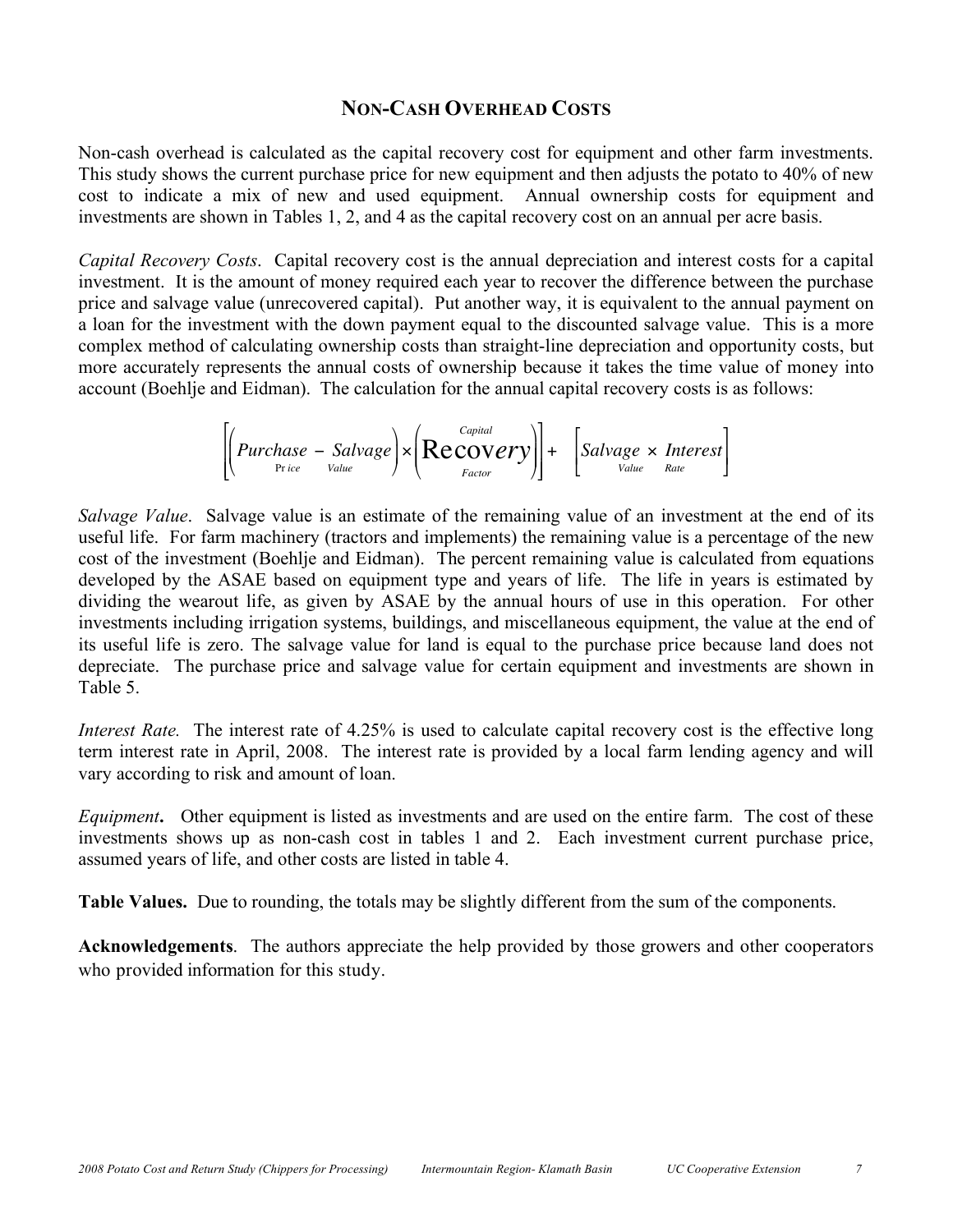# **REFERENCES**

- American Society of Agricultural Engineers. 2003. *American Society of Agricultural Engineers Standards Yearbook*. Russell H. Hahn and Evelyn E. Rosentreter (ed.) St. Joseph, Missouri. 41st edition.
- Barker, Doug. *California Workers' Compensation Rating Data for Selected Agricultural Classifications as of January 2008.* California Department of Insurance, Rate Regulation Branch.
- Boehlje, Michael D., and Vernon R. Eidman. 1984. *Farm Management*. John Wiley and Sons. New York, NY
- Blank, Steve, Karen Klonsky, Kim Norris, and Steve Orloff. 1992. *Acquiring Alfalfa Hay Equipment: A Financial Analysis of Alternatives*. University of California. Oakland, CA: Giannini Information Series No. 92-1. http://giannini.ucop.edu/InfoSeries/921-HayEquip.pdf. Internet accessed April, 2008.
- California Chapter of the American Society of Farm Managers and Rural Appraisers. 2008. *Trends in Agricultural Land and Lease Values.* California Chapter of the American Society of Farm Managers and Rural Appraisers, Inc. Woodbridge, CA.
- California State Automobile Association. 2008. *Gas Price Averages 2007 - 2008.* AAA Press Room, San Francisco, CA. http://www.csaa.com/portal/site/CSAA/menuitem.5313747aa611bd4e320cfad592278a0c/?vgnextoid=8 d642ce6cda97010VgnVCM1000002872a8c0RCRD. Internet accessed April, 2008.
- California State Board of Equalization. *Fuel Tax Division Tax Rates.* http://www.boe.ca.gov/sptaxprog/spftdrates.htm. Internet accessed April, 2008.
- Carlson, Harry L., Karen M. Klonsky, and Pete Livingston. 2008. *Sample Costs to Produce Potatoes, Fresh Market, Klamath Basin in the Intermountain Region – 2008.* University of California, Cooperative Extension. Department of Agricultural and Resource Economics. Davis, CA. http://coststudies.ucdavis.edu. Internet accessed May, 2008.
- Energy Information Administration. 2008. *Weekly Retail on Highway Diesel Prices.* http://tonto.eia.doe.gov/oog/info/gdu/gasdiesel.asp. Internet accessed April, 2008.
- Tulelake Irrigation District. 2002. 2002 Crop Report.
- Tulelake Irrigation District. 2003. 2003 Crop Report.
- Tulelake Irrigation District. 2004. 2004 Crop Report.
- Tulelake Irrigation District. 2005. 2005 Crop Report.
- Tulelake Irrigation District. 2006. 2006 Crop Report.
- Integrated Pest Management Education and Publications. 2008. "UC Pest Management Guidelines, Potatoes." In M. L. Flint (ed.) *UC IPM Pest Management Guidelines*. University of California. Division of Agriculture and Natural Resources. Oakland, CA. Publication 3339. http://www.ipm.ucdavis.edu/PMG/selectnewpest.tomatoes.html. Internet accessed May, 2008.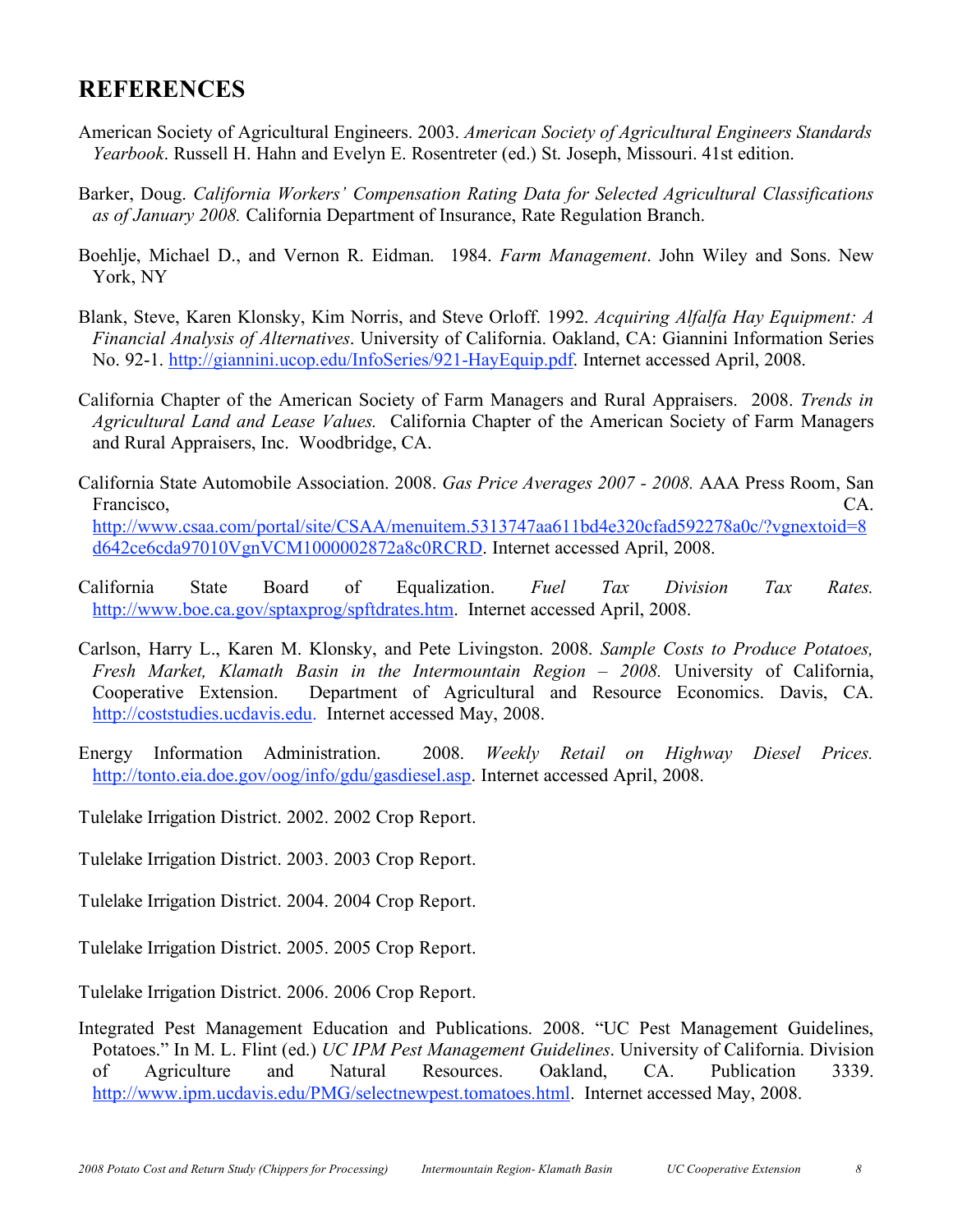- Statewide Integrated Pest Management Project. 1992. *Integrated Pest Management for Potato*. Second Edition. University of California. Division of Agriculture and Natural Resources. Oakland, CA: Publication 3280.
- USDA-ERS. 2008. *Farm Sector: Farm Financial Ratios*. Agriculture and Rural Economics Division, ERS. USDA. Washington, DC. http://usda.mannlib.cornell.edu/reports/nassr/price/zap-bb/agpran04.txt; Internet accessed April, 2008.

 $\mathcal{L}=\mathcal{L}=\mathcal{L}=\mathcal{L}=\mathcal{L}=\mathcal{L}=\mathcal{L}=\mathcal{L}=\mathcal{L}=\mathcal{L}=\mathcal{L}=\mathcal{L}=\mathcal{L}=\mathcal{L}=\mathcal{L}=\mathcal{L}=\mathcal{L}=\mathcal{L}=\mathcal{L}=\mathcal{L}=\mathcal{L}=\mathcal{L}=\mathcal{L}=\mathcal{L}=\mathcal{L}=\mathcal{L}=\mathcal{L}=\mathcal{L}=\mathcal{L}=\mathcal{L}=\mathcal{L}=\mathcal{L}=\mathcal{L}=\mathcal{L}=\mathcal{L}=\mathcal{L}=\mathcal{$ 

For information concerning the above or other University of California publications, contact UC DANR Communications Services at 800-994-8849, online at http://anrcatalog.ucdavis.edu/InOrder/Shop/Shop.asp, or your local county UC Cooperative Extension office.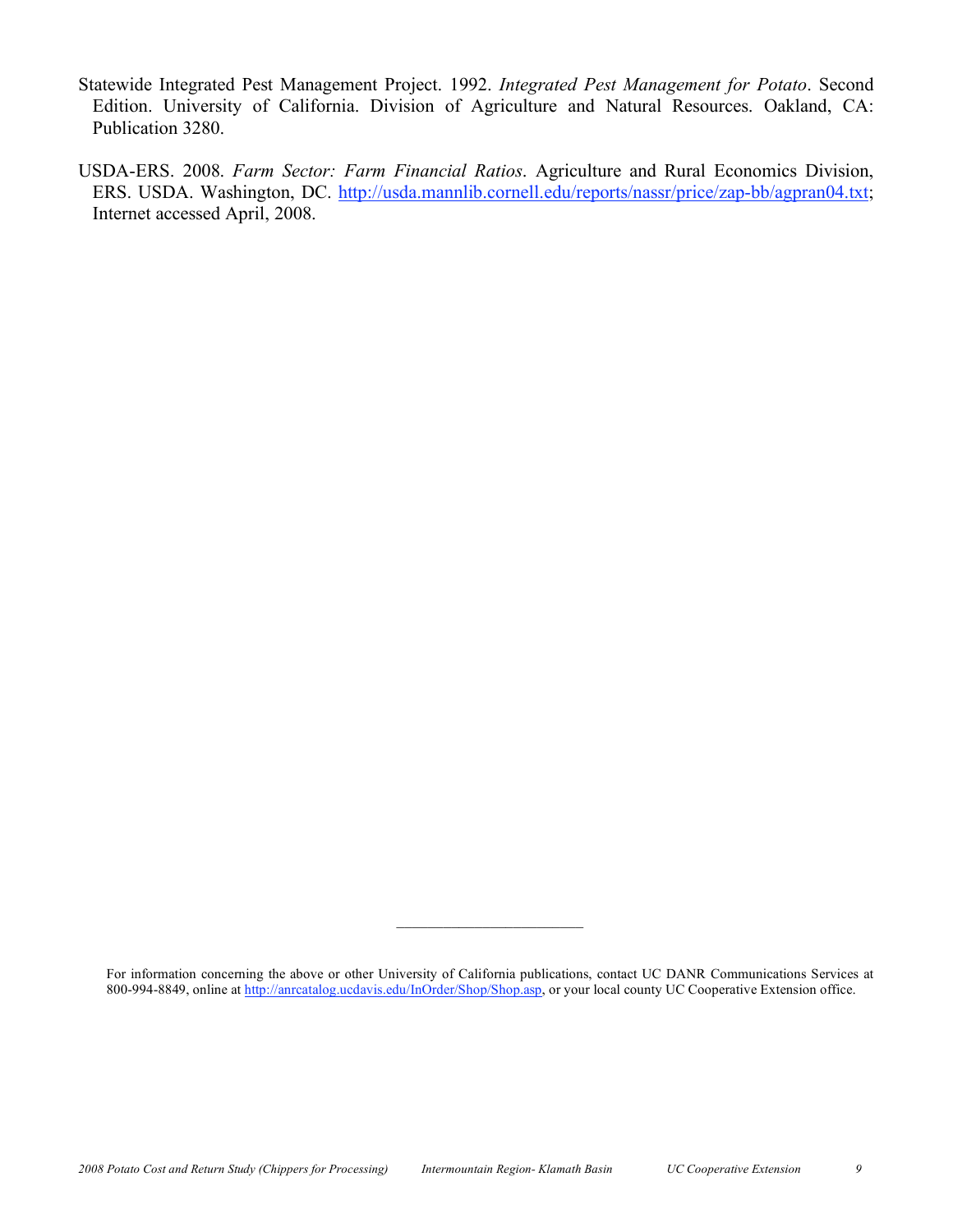#### UC COOPERATIVE EXTENSION Table 1. COSTS PER ACRE TO PRODUCE POTATOES KLAMATH BASIN IN THE INTERMOUNTAIN REGION- 2008 CHIPPERS FOR PROCESSING

Labor Rate: \$18.73/hr. machine labor Interest Rate: 6.75%

\$12.24/hr. non-machine labor Yield per Acre: 500.0 Cwt

| Time<br>Labor Fuel, Lube<br>Material<br>Custom/<br>Your<br>Total<br>& Repairs<br>Cost<br>Operation<br>(Hrs/A)<br>Cost<br>Cost<br>Rent<br>Cost<br>Preplant:<br>8<br>$\mathbf{0}$<br>Land Preparation: Chop Crop Residue on 80% of Acres<br>0.15<br>$\overline{4}$<br>$\mathbf{0}$<br>12<br>Land Preparation: Stubble Disc Field 1.5X<br>0.22<br>5<br>13<br>$\boldsymbol{0}$<br>$\mathbf{0}$<br>18<br>Land Preparation: Rip 1.5X on 25% of Acres<br>0.10<br>$\overline{c}$<br>7<br>$\mathbf{0}$<br>$\theta$<br>9<br>Land Preparation: Pre-irrigate<br>$\mathfrak{2}$<br>$\boldsymbol{0}$<br>$\mathbf{0}$<br>14<br>0.15<br>12<br>Land Preparation: Rotospike & Vapam 25% of Acre<br>3<br>41<br>$\theta$<br>0.05<br>1<br>46<br>$\boldsymbol{0}$<br>$\mathbf{0}$<br>12<br>$\overline{2}$<br>Land Preparation: Apply Gypsum on 25% of Acres<br>0.00<br>13<br>$\overline{c}$<br>Land Preparation: Chisel 25% of Acres<br>$\mathbf{0}$<br>$\theta$<br>3<br>0.03<br>1<br>10<br>$\theta$<br>120<br>Land Preparation: Rotospike & Vapam (65%) 75% of Acres<br>0.16<br>$\overline{4}$<br>106<br>$\boldsymbol{0}$<br>25<br>Fertilize Beds<br>0.00<br>$\bf{0}$<br>335<br>360<br>0.86<br>18<br>44<br>506<br>27<br>594<br>TOTAL PREPLANT COSTS<br>Cultural:<br>3<br><b>Plant Potatoes</b><br>0.25<br>6<br>19<br>486<br>514<br>3<br>$\tau$<br>$\boldsymbol{0}$<br>Weed Control - Cultivate<br>0.14<br>$\boldsymbol{0}$<br>10<br>$\mathbf{0}$<br>33<br>68<br>$\mathbf{0}$<br>100<br>Irrigate & Fertilize<br>2.60<br>$\boldsymbol{0}$<br>$\mathbf{0}$<br>Weed Control - Outlook & Prowl on 25% of Acres<br>0.50<br>6<br>21<br>27<br>$\mathbf{0}$<br>36<br>$\mathbf{0}$<br>42<br>Weed Control-Matrix on 50% of Acres<br>0.50<br>6<br>Disease Control - Ridomil Gold Bravo on 90% of Acres<br>0.50<br>$\boldsymbol{0}$<br>47<br>$\theta$<br>54<br>6<br>Irrigate<br>3.58<br>45<br>$\mathbf{0}$<br>64<br>$\mathbf{0}$<br>109<br>$\mathbf{0}$<br>Disease Control - Endura 2X<br>15<br>76<br>$\theta$<br>90<br>1.16<br>Disease Control - Ridomil Gold Bravo on 90% of Acres<br>$\mathbf{0}$<br>49<br>0.58<br>7<br>$\mathbf{0}$<br>56<br>$\theta$<br>8<br>Insect Control - Monitor $2X$ - on 90% of Acres<br>0.00<br>$\mathbf{0}$<br>32<br>39<br>$\mathbf{0}$<br>9<br>Disease Control - Dithane<br>0.00<br>$\mathbf{0}$<br>6<br>15<br>9<br>$\mathbf{0}$<br>$\mathbf{0}$<br>8<br>Disease Control - Bravo<br>0.00<br>16<br>$\mathbf{0}$<br>Growth Regulator - Royal on 25% of Acres<br>0.00<br>$\mathbf{0}$<br>15<br>$\overline{2}$<br>17<br>$\mathbf{0}$<br>40<br>Pickup Truck Use (6 Pickups)<br>0.38<br>26<br>14<br>$\boldsymbol{0}$<br>ATV Use<br>9<br>$\overline{2}$<br>$\boldsymbol{0}$<br>$\boldsymbol{0}$<br>10<br>0.19<br>42<br>907<br>10.38<br>162<br>30<br>1,141<br>TOTAL CULTURAL COSTS<br>Preharvest:<br>$\boldsymbol{0}$<br>Desiccant Application 50% Acre<br>0.00<br>$\mathbf{0}$<br>18<br>$\overline{4}$<br>22<br>29<br>Take Out Pump & Pipe<br>2.30<br>29<br>$\boldsymbol{0}$<br>$\mathbf{0}$<br>$\theta$<br>$\overline{2}$<br>$\mathbf{2}$<br>$\boldsymbol{0}$<br>Roll Crop<br>0.11<br>$\boldsymbol{0}$<br>$\overline{4}$<br>$\overline{2}$<br>$\overline{4}$<br>55<br>2.41<br>31<br>18<br>TOTAL PREHARVEST COSTS<br>Harvest:<br>5<br>8<br>3<br>$\boldsymbol{0}$<br>$\mathbf{0}$<br><b>Cut Beds</b><br>0.14<br>$\boldsymbol{0}$<br>$\theta$<br>182<br>1.00<br>46<br>136<br>Dig Potatoes<br>$\boldsymbol{0}$<br>$\mathbf{0}$<br>51<br><b>Windrow Potatoes</b><br>0.67<br>15<br>36<br>3.00<br>38<br>$\mathbf{0}$<br>$\mathbf{0}$<br>$\mathbf{0}$<br>38<br><b>Bulk Potatoes</b><br>0.50<br>46<br>52<br>$\mathbf{0}$<br>$\mathbf{0}$<br>98<br>Haul From Field<br>$\mathbf{0}$<br>80<br>$\mathbf{0}$<br>80<br>Assessments/Fees<br>0.00<br>$\mathbf{0}$<br>Elevate & Remove Dirt<br>33<br>$\boldsymbol{0}$<br>$\mathbf{0}$<br>52<br>0.80<br>18<br>$\tau$<br>$\mathbf{0}$<br>$\mathbf{0}$<br>56<br>63<br>Holding Tub<br>0.80<br>$\mathbf{0}$<br>$\mathbf{0}$<br>$\mathbf{0}$<br>$\theta$<br>$\theta$<br>Treat For Fusarium (Storage) on 80 % of Yield<br>0.00<br>$\mathbf{0}$<br>$\boldsymbol{0}$<br>$\mathbf{0}$<br>200<br>200<br>Store Potatoes In Shed<br>0.00<br>$\mathbf{0}$<br>18<br>19<br>Treat For Sprouts on 50% of Yield<br>0.10<br>$\mathbf{1}$<br>$\mathbf{0}$<br>269<br>98<br>790<br>7.00<br>223<br>200<br>TOTAL HARVEST COSTS<br>62<br>Interest on Operating Capital $@$ 6.75% |  | Operation ---------------- Cash and Labor Costs per Acre -------------------- |  |  |
|-----------------------------------------------------------------------------------------------------------------------------------------------------------------------------------------------------------------------------------------------------------------------------------------------------------------------------------------------------------------------------------------------------------------------------------------------------------------------------------------------------------------------------------------------------------------------------------------------------------------------------------------------------------------------------------------------------------------------------------------------------------------------------------------------------------------------------------------------------------------------------------------------------------------------------------------------------------------------------------------------------------------------------------------------------------------------------------------------------------------------------------------------------------------------------------------------------------------------------------------------------------------------------------------------------------------------------------------------------------------------------------------------------------------------------------------------------------------------------------------------------------------------------------------------------------------------------------------------------------------------------------------------------------------------------------------------------------------------------------------------------------------------------------------------------------------------------------------------------------------------------------------------------------------------------------------------------------------------------------------------------------------------------------------------------------------------------------------------------------------------------------------------------------------------------------------------------------------------------------------------------------------------------------------------------------------------------------------------------------------------------------------------------------------------------------------------------------------------------------------------------------------------------------------------------------------------------------------------------------------------------------------------------------------------------------------------------------------------------------------------------------------------------------------------------------------------------------------------------------------------------------------------------------------------------------------------------------------------------------------------------------------------------------------------------------------------------------------------------------------------------------------------------------------------------------------------------------------------------------------------------------------------------------------------------------------------------------------------------------------------------------------------------------------------------------------------------------------------------------------------------------------------------------------------------------------------------------------------------------------------------------------------------------------------------------------------------------------------------------------------------------------------------------------------------------------------------------------------------------------------------------------------------------------------------------------------------------------------------------------------------------------------------------------------------------------------------------------------------------------------------------------------------------------------------------------------------------------------------------------------------------------------------------------------------------------------------------------------------------------------------|--|-------------------------------------------------------------------------------|--|--|
|                                                                                                                                                                                                                                                                                                                                                                                                                                                                                                                                                                                                                                                                                                                                                                                                                                                                                                                                                                                                                                                                                                                                                                                                                                                                                                                                                                                                                                                                                                                                                                                                                                                                                                                                                                                                                                                                                                                                                                                                                                                                                                                                                                                                                                                                                                                                                                                                                                                                                                                                                                                                                                                                                                                                                                                                                                                                                                                                                                                                                                                                                                                                                                                                                                                                                                                                                                                                                                                                                                                                                                                                                                                                                                                                                                                                                                                                                                                                                                                                                                                                                                                                                                                                                                                                                                                                                                             |  |                                                                               |  |  |
|                                                                                                                                                                                                                                                                                                                                                                                                                                                                                                                                                                                                                                                                                                                                                                                                                                                                                                                                                                                                                                                                                                                                                                                                                                                                                                                                                                                                                                                                                                                                                                                                                                                                                                                                                                                                                                                                                                                                                                                                                                                                                                                                                                                                                                                                                                                                                                                                                                                                                                                                                                                                                                                                                                                                                                                                                                                                                                                                                                                                                                                                                                                                                                                                                                                                                                                                                                                                                                                                                                                                                                                                                                                                                                                                                                                                                                                                                                                                                                                                                                                                                                                                                                                                                                                                                                                                                                             |  |                                                                               |  |  |
|                                                                                                                                                                                                                                                                                                                                                                                                                                                                                                                                                                                                                                                                                                                                                                                                                                                                                                                                                                                                                                                                                                                                                                                                                                                                                                                                                                                                                                                                                                                                                                                                                                                                                                                                                                                                                                                                                                                                                                                                                                                                                                                                                                                                                                                                                                                                                                                                                                                                                                                                                                                                                                                                                                                                                                                                                                                                                                                                                                                                                                                                                                                                                                                                                                                                                                                                                                                                                                                                                                                                                                                                                                                                                                                                                                                                                                                                                                                                                                                                                                                                                                                                                                                                                                                                                                                                                                             |  |                                                                               |  |  |
|                                                                                                                                                                                                                                                                                                                                                                                                                                                                                                                                                                                                                                                                                                                                                                                                                                                                                                                                                                                                                                                                                                                                                                                                                                                                                                                                                                                                                                                                                                                                                                                                                                                                                                                                                                                                                                                                                                                                                                                                                                                                                                                                                                                                                                                                                                                                                                                                                                                                                                                                                                                                                                                                                                                                                                                                                                                                                                                                                                                                                                                                                                                                                                                                                                                                                                                                                                                                                                                                                                                                                                                                                                                                                                                                                                                                                                                                                                                                                                                                                                                                                                                                                                                                                                                                                                                                                                             |  |                                                                               |  |  |
|                                                                                                                                                                                                                                                                                                                                                                                                                                                                                                                                                                                                                                                                                                                                                                                                                                                                                                                                                                                                                                                                                                                                                                                                                                                                                                                                                                                                                                                                                                                                                                                                                                                                                                                                                                                                                                                                                                                                                                                                                                                                                                                                                                                                                                                                                                                                                                                                                                                                                                                                                                                                                                                                                                                                                                                                                                                                                                                                                                                                                                                                                                                                                                                                                                                                                                                                                                                                                                                                                                                                                                                                                                                                                                                                                                                                                                                                                                                                                                                                                                                                                                                                                                                                                                                                                                                                                                             |  |                                                                               |  |  |
|                                                                                                                                                                                                                                                                                                                                                                                                                                                                                                                                                                                                                                                                                                                                                                                                                                                                                                                                                                                                                                                                                                                                                                                                                                                                                                                                                                                                                                                                                                                                                                                                                                                                                                                                                                                                                                                                                                                                                                                                                                                                                                                                                                                                                                                                                                                                                                                                                                                                                                                                                                                                                                                                                                                                                                                                                                                                                                                                                                                                                                                                                                                                                                                                                                                                                                                                                                                                                                                                                                                                                                                                                                                                                                                                                                                                                                                                                                                                                                                                                                                                                                                                                                                                                                                                                                                                                                             |  |                                                                               |  |  |
|                                                                                                                                                                                                                                                                                                                                                                                                                                                                                                                                                                                                                                                                                                                                                                                                                                                                                                                                                                                                                                                                                                                                                                                                                                                                                                                                                                                                                                                                                                                                                                                                                                                                                                                                                                                                                                                                                                                                                                                                                                                                                                                                                                                                                                                                                                                                                                                                                                                                                                                                                                                                                                                                                                                                                                                                                                                                                                                                                                                                                                                                                                                                                                                                                                                                                                                                                                                                                                                                                                                                                                                                                                                                                                                                                                                                                                                                                                                                                                                                                                                                                                                                                                                                                                                                                                                                                                             |  |                                                                               |  |  |
|                                                                                                                                                                                                                                                                                                                                                                                                                                                                                                                                                                                                                                                                                                                                                                                                                                                                                                                                                                                                                                                                                                                                                                                                                                                                                                                                                                                                                                                                                                                                                                                                                                                                                                                                                                                                                                                                                                                                                                                                                                                                                                                                                                                                                                                                                                                                                                                                                                                                                                                                                                                                                                                                                                                                                                                                                                                                                                                                                                                                                                                                                                                                                                                                                                                                                                                                                                                                                                                                                                                                                                                                                                                                                                                                                                                                                                                                                                                                                                                                                                                                                                                                                                                                                                                                                                                                                                             |  |                                                                               |  |  |
|                                                                                                                                                                                                                                                                                                                                                                                                                                                                                                                                                                                                                                                                                                                                                                                                                                                                                                                                                                                                                                                                                                                                                                                                                                                                                                                                                                                                                                                                                                                                                                                                                                                                                                                                                                                                                                                                                                                                                                                                                                                                                                                                                                                                                                                                                                                                                                                                                                                                                                                                                                                                                                                                                                                                                                                                                                                                                                                                                                                                                                                                                                                                                                                                                                                                                                                                                                                                                                                                                                                                                                                                                                                                                                                                                                                                                                                                                                                                                                                                                                                                                                                                                                                                                                                                                                                                                                             |  |                                                                               |  |  |
|                                                                                                                                                                                                                                                                                                                                                                                                                                                                                                                                                                                                                                                                                                                                                                                                                                                                                                                                                                                                                                                                                                                                                                                                                                                                                                                                                                                                                                                                                                                                                                                                                                                                                                                                                                                                                                                                                                                                                                                                                                                                                                                                                                                                                                                                                                                                                                                                                                                                                                                                                                                                                                                                                                                                                                                                                                                                                                                                                                                                                                                                                                                                                                                                                                                                                                                                                                                                                                                                                                                                                                                                                                                                                                                                                                                                                                                                                                                                                                                                                                                                                                                                                                                                                                                                                                                                                                             |  |                                                                               |  |  |
|                                                                                                                                                                                                                                                                                                                                                                                                                                                                                                                                                                                                                                                                                                                                                                                                                                                                                                                                                                                                                                                                                                                                                                                                                                                                                                                                                                                                                                                                                                                                                                                                                                                                                                                                                                                                                                                                                                                                                                                                                                                                                                                                                                                                                                                                                                                                                                                                                                                                                                                                                                                                                                                                                                                                                                                                                                                                                                                                                                                                                                                                                                                                                                                                                                                                                                                                                                                                                                                                                                                                                                                                                                                                                                                                                                                                                                                                                                                                                                                                                                                                                                                                                                                                                                                                                                                                                                             |  |                                                                               |  |  |
|                                                                                                                                                                                                                                                                                                                                                                                                                                                                                                                                                                                                                                                                                                                                                                                                                                                                                                                                                                                                                                                                                                                                                                                                                                                                                                                                                                                                                                                                                                                                                                                                                                                                                                                                                                                                                                                                                                                                                                                                                                                                                                                                                                                                                                                                                                                                                                                                                                                                                                                                                                                                                                                                                                                                                                                                                                                                                                                                                                                                                                                                                                                                                                                                                                                                                                                                                                                                                                                                                                                                                                                                                                                                                                                                                                                                                                                                                                                                                                                                                                                                                                                                                                                                                                                                                                                                                                             |  |                                                                               |  |  |
|                                                                                                                                                                                                                                                                                                                                                                                                                                                                                                                                                                                                                                                                                                                                                                                                                                                                                                                                                                                                                                                                                                                                                                                                                                                                                                                                                                                                                                                                                                                                                                                                                                                                                                                                                                                                                                                                                                                                                                                                                                                                                                                                                                                                                                                                                                                                                                                                                                                                                                                                                                                                                                                                                                                                                                                                                                                                                                                                                                                                                                                                                                                                                                                                                                                                                                                                                                                                                                                                                                                                                                                                                                                                                                                                                                                                                                                                                                                                                                                                                                                                                                                                                                                                                                                                                                                                                                             |  |                                                                               |  |  |
|                                                                                                                                                                                                                                                                                                                                                                                                                                                                                                                                                                                                                                                                                                                                                                                                                                                                                                                                                                                                                                                                                                                                                                                                                                                                                                                                                                                                                                                                                                                                                                                                                                                                                                                                                                                                                                                                                                                                                                                                                                                                                                                                                                                                                                                                                                                                                                                                                                                                                                                                                                                                                                                                                                                                                                                                                                                                                                                                                                                                                                                                                                                                                                                                                                                                                                                                                                                                                                                                                                                                                                                                                                                                                                                                                                                                                                                                                                                                                                                                                                                                                                                                                                                                                                                                                                                                                                             |  |                                                                               |  |  |
|                                                                                                                                                                                                                                                                                                                                                                                                                                                                                                                                                                                                                                                                                                                                                                                                                                                                                                                                                                                                                                                                                                                                                                                                                                                                                                                                                                                                                                                                                                                                                                                                                                                                                                                                                                                                                                                                                                                                                                                                                                                                                                                                                                                                                                                                                                                                                                                                                                                                                                                                                                                                                                                                                                                                                                                                                                                                                                                                                                                                                                                                                                                                                                                                                                                                                                                                                                                                                                                                                                                                                                                                                                                                                                                                                                                                                                                                                                                                                                                                                                                                                                                                                                                                                                                                                                                                                                             |  |                                                                               |  |  |
|                                                                                                                                                                                                                                                                                                                                                                                                                                                                                                                                                                                                                                                                                                                                                                                                                                                                                                                                                                                                                                                                                                                                                                                                                                                                                                                                                                                                                                                                                                                                                                                                                                                                                                                                                                                                                                                                                                                                                                                                                                                                                                                                                                                                                                                                                                                                                                                                                                                                                                                                                                                                                                                                                                                                                                                                                                                                                                                                                                                                                                                                                                                                                                                                                                                                                                                                                                                                                                                                                                                                                                                                                                                                                                                                                                                                                                                                                                                                                                                                                                                                                                                                                                                                                                                                                                                                                                             |  |                                                                               |  |  |
|                                                                                                                                                                                                                                                                                                                                                                                                                                                                                                                                                                                                                                                                                                                                                                                                                                                                                                                                                                                                                                                                                                                                                                                                                                                                                                                                                                                                                                                                                                                                                                                                                                                                                                                                                                                                                                                                                                                                                                                                                                                                                                                                                                                                                                                                                                                                                                                                                                                                                                                                                                                                                                                                                                                                                                                                                                                                                                                                                                                                                                                                                                                                                                                                                                                                                                                                                                                                                                                                                                                                                                                                                                                                                                                                                                                                                                                                                                                                                                                                                                                                                                                                                                                                                                                                                                                                                                             |  |                                                                               |  |  |
|                                                                                                                                                                                                                                                                                                                                                                                                                                                                                                                                                                                                                                                                                                                                                                                                                                                                                                                                                                                                                                                                                                                                                                                                                                                                                                                                                                                                                                                                                                                                                                                                                                                                                                                                                                                                                                                                                                                                                                                                                                                                                                                                                                                                                                                                                                                                                                                                                                                                                                                                                                                                                                                                                                                                                                                                                                                                                                                                                                                                                                                                                                                                                                                                                                                                                                                                                                                                                                                                                                                                                                                                                                                                                                                                                                                                                                                                                                                                                                                                                                                                                                                                                                                                                                                                                                                                                                             |  |                                                                               |  |  |
|                                                                                                                                                                                                                                                                                                                                                                                                                                                                                                                                                                                                                                                                                                                                                                                                                                                                                                                                                                                                                                                                                                                                                                                                                                                                                                                                                                                                                                                                                                                                                                                                                                                                                                                                                                                                                                                                                                                                                                                                                                                                                                                                                                                                                                                                                                                                                                                                                                                                                                                                                                                                                                                                                                                                                                                                                                                                                                                                                                                                                                                                                                                                                                                                                                                                                                                                                                                                                                                                                                                                                                                                                                                                                                                                                                                                                                                                                                                                                                                                                                                                                                                                                                                                                                                                                                                                                                             |  |                                                                               |  |  |
|                                                                                                                                                                                                                                                                                                                                                                                                                                                                                                                                                                                                                                                                                                                                                                                                                                                                                                                                                                                                                                                                                                                                                                                                                                                                                                                                                                                                                                                                                                                                                                                                                                                                                                                                                                                                                                                                                                                                                                                                                                                                                                                                                                                                                                                                                                                                                                                                                                                                                                                                                                                                                                                                                                                                                                                                                                                                                                                                                                                                                                                                                                                                                                                                                                                                                                                                                                                                                                                                                                                                                                                                                                                                                                                                                                                                                                                                                                                                                                                                                                                                                                                                                                                                                                                                                                                                                                             |  |                                                                               |  |  |
|                                                                                                                                                                                                                                                                                                                                                                                                                                                                                                                                                                                                                                                                                                                                                                                                                                                                                                                                                                                                                                                                                                                                                                                                                                                                                                                                                                                                                                                                                                                                                                                                                                                                                                                                                                                                                                                                                                                                                                                                                                                                                                                                                                                                                                                                                                                                                                                                                                                                                                                                                                                                                                                                                                                                                                                                                                                                                                                                                                                                                                                                                                                                                                                                                                                                                                                                                                                                                                                                                                                                                                                                                                                                                                                                                                                                                                                                                                                                                                                                                                                                                                                                                                                                                                                                                                                                                                             |  |                                                                               |  |  |
|                                                                                                                                                                                                                                                                                                                                                                                                                                                                                                                                                                                                                                                                                                                                                                                                                                                                                                                                                                                                                                                                                                                                                                                                                                                                                                                                                                                                                                                                                                                                                                                                                                                                                                                                                                                                                                                                                                                                                                                                                                                                                                                                                                                                                                                                                                                                                                                                                                                                                                                                                                                                                                                                                                                                                                                                                                                                                                                                                                                                                                                                                                                                                                                                                                                                                                                                                                                                                                                                                                                                                                                                                                                                                                                                                                                                                                                                                                                                                                                                                                                                                                                                                                                                                                                                                                                                                                             |  |                                                                               |  |  |
|                                                                                                                                                                                                                                                                                                                                                                                                                                                                                                                                                                                                                                                                                                                                                                                                                                                                                                                                                                                                                                                                                                                                                                                                                                                                                                                                                                                                                                                                                                                                                                                                                                                                                                                                                                                                                                                                                                                                                                                                                                                                                                                                                                                                                                                                                                                                                                                                                                                                                                                                                                                                                                                                                                                                                                                                                                                                                                                                                                                                                                                                                                                                                                                                                                                                                                                                                                                                                                                                                                                                                                                                                                                                                                                                                                                                                                                                                                                                                                                                                                                                                                                                                                                                                                                                                                                                                                             |  |                                                                               |  |  |
|                                                                                                                                                                                                                                                                                                                                                                                                                                                                                                                                                                                                                                                                                                                                                                                                                                                                                                                                                                                                                                                                                                                                                                                                                                                                                                                                                                                                                                                                                                                                                                                                                                                                                                                                                                                                                                                                                                                                                                                                                                                                                                                                                                                                                                                                                                                                                                                                                                                                                                                                                                                                                                                                                                                                                                                                                                                                                                                                                                                                                                                                                                                                                                                                                                                                                                                                                                                                                                                                                                                                                                                                                                                                                                                                                                                                                                                                                                                                                                                                                                                                                                                                                                                                                                                                                                                                                                             |  |                                                                               |  |  |
|                                                                                                                                                                                                                                                                                                                                                                                                                                                                                                                                                                                                                                                                                                                                                                                                                                                                                                                                                                                                                                                                                                                                                                                                                                                                                                                                                                                                                                                                                                                                                                                                                                                                                                                                                                                                                                                                                                                                                                                                                                                                                                                                                                                                                                                                                                                                                                                                                                                                                                                                                                                                                                                                                                                                                                                                                                                                                                                                                                                                                                                                                                                                                                                                                                                                                                                                                                                                                                                                                                                                                                                                                                                                                                                                                                                                                                                                                                                                                                                                                                                                                                                                                                                                                                                                                                                                                                             |  |                                                                               |  |  |
|                                                                                                                                                                                                                                                                                                                                                                                                                                                                                                                                                                                                                                                                                                                                                                                                                                                                                                                                                                                                                                                                                                                                                                                                                                                                                                                                                                                                                                                                                                                                                                                                                                                                                                                                                                                                                                                                                                                                                                                                                                                                                                                                                                                                                                                                                                                                                                                                                                                                                                                                                                                                                                                                                                                                                                                                                                                                                                                                                                                                                                                                                                                                                                                                                                                                                                                                                                                                                                                                                                                                                                                                                                                                                                                                                                                                                                                                                                                                                                                                                                                                                                                                                                                                                                                                                                                                                                             |  |                                                                               |  |  |
|                                                                                                                                                                                                                                                                                                                                                                                                                                                                                                                                                                                                                                                                                                                                                                                                                                                                                                                                                                                                                                                                                                                                                                                                                                                                                                                                                                                                                                                                                                                                                                                                                                                                                                                                                                                                                                                                                                                                                                                                                                                                                                                                                                                                                                                                                                                                                                                                                                                                                                                                                                                                                                                                                                                                                                                                                                                                                                                                                                                                                                                                                                                                                                                                                                                                                                                                                                                                                                                                                                                                                                                                                                                                                                                                                                                                                                                                                                                                                                                                                                                                                                                                                                                                                                                                                                                                                                             |  |                                                                               |  |  |
|                                                                                                                                                                                                                                                                                                                                                                                                                                                                                                                                                                                                                                                                                                                                                                                                                                                                                                                                                                                                                                                                                                                                                                                                                                                                                                                                                                                                                                                                                                                                                                                                                                                                                                                                                                                                                                                                                                                                                                                                                                                                                                                                                                                                                                                                                                                                                                                                                                                                                                                                                                                                                                                                                                                                                                                                                                                                                                                                                                                                                                                                                                                                                                                                                                                                                                                                                                                                                                                                                                                                                                                                                                                                                                                                                                                                                                                                                                                                                                                                                                                                                                                                                                                                                                                                                                                                                                             |  |                                                                               |  |  |
|                                                                                                                                                                                                                                                                                                                                                                                                                                                                                                                                                                                                                                                                                                                                                                                                                                                                                                                                                                                                                                                                                                                                                                                                                                                                                                                                                                                                                                                                                                                                                                                                                                                                                                                                                                                                                                                                                                                                                                                                                                                                                                                                                                                                                                                                                                                                                                                                                                                                                                                                                                                                                                                                                                                                                                                                                                                                                                                                                                                                                                                                                                                                                                                                                                                                                                                                                                                                                                                                                                                                                                                                                                                                                                                                                                                                                                                                                                                                                                                                                                                                                                                                                                                                                                                                                                                                                                             |  |                                                                               |  |  |
|                                                                                                                                                                                                                                                                                                                                                                                                                                                                                                                                                                                                                                                                                                                                                                                                                                                                                                                                                                                                                                                                                                                                                                                                                                                                                                                                                                                                                                                                                                                                                                                                                                                                                                                                                                                                                                                                                                                                                                                                                                                                                                                                                                                                                                                                                                                                                                                                                                                                                                                                                                                                                                                                                                                                                                                                                                                                                                                                                                                                                                                                                                                                                                                                                                                                                                                                                                                                                                                                                                                                                                                                                                                                                                                                                                                                                                                                                                                                                                                                                                                                                                                                                                                                                                                                                                                                                                             |  |                                                                               |  |  |
|                                                                                                                                                                                                                                                                                                                                                                                                                                                                                                                                                                                                                                                                                                                                                                                                                                                                                                                                                                                                                                                                                                                                                                                                                                                                                                                                                                                                                                                                                                                                                                                                                                                                                                                                                                                                                                                                                                                                                                                                                                                                                                                                                                                                                                                                                                                                                                                                                                                                                                                                                                                                                                                                                                                                                                                                                                                                                                                                                                                                                                                                                                                                                                                                                                                                                                                                                                                                                                                                                                                                                                                                                                                                                                                                                                                                                                                                                                                                                                                                                                                                                                                                                                                                                                                                                                                                                                             |  |                                                                               |  |  |
|                                                                                                                                                                                                                                                                                                                                                                                                                                                                                                                                                                                                                                                                                                                                                                                                                                                                                                                                                                                                                                                                                                                                                                                                                                                                                                                                                                                                                                                                                                                                                                                                                                                                                                                                                                                                                                                                                                                                                                                                                                                                                                                                                                                                                                                                                                                                                                                                                                                                                                                                                                                                                                                                                                                                                                                                                                                                                                                                                                                                                                                                                                                                                                                                                                                                                                                                                                                                                                                                                                                                                                                                                                                                                                                                                                                                                                                                                                                                                                                                                                                                                                                                                                                                                                                                                                                                                                             |  |                                                                               |  |  |
|                                                                                                                                                                                                                                                                                                                                                                                                                                                                                                                                                                                                                                                                                                                                                                                                                                                                                                                                                                                                                                                                                                                                                                                                                                                                                                                                                                                                                                                                                                                                                                                                                                                                                                                                                                                                                                                                                                                                                                                                                                                                                                                                                                                                                                                                                                                                                                                                                                                                                                                                                                                                                                                                                                                                                                                                                                                                                                                                                                                                                                                                                                                                                                                                                                                                                                                                                                                                                                                                                                                                                                                                                                                                                                                                                                                                                                                                                                                                                                                                                                                                                                                                                                                                                                                                                                                                                                             |  |                                                                               |  |  |
|                                                                                                                                                                                                                                                                                                                                                                                                                                                                                                                                                                                                                                                                                                                                                                                                                                                                                                                                                                                                                                                                                                                                                                                                                                                                                                                                                                                                                                                                                                                                                                                                                                                                                                                                                                                                                                                                                                                                                                                                                                                                                                                                                                                                                                                                                                                                                                                                                                                                                                                                                                                                                                                                                                                                                                                                                                                                                                                                                                                                                                                                                                                                                                                                                                                                                                                                                                                                                                                                                                                                                                                                                                                                                                                                                                                                                                                                                                                                                                                                                                                                                                                                                                                                                                                                                                                                                                             |  |                                                                               |  |  |
|                                                                                                                                                                                                                                                                                                                                                                                                                                                                                                                                                                                                                                                                                                                                                                                                                                                                                                                                                                                                                                                                                                                                                                                                                                                                                                                                                                                                                                                                                                                                                                                                                                                                                                                                                                                                                                                                                                                                                                                                                                                                                                                                                                                                                                                                                                                                                                                                                                                                                                                                                                                                                                                                                                                                                                                                                                                                                                                                                                                                                                                                                                                                                                                                                                                                                                                                                                                                                                                                                                                                                                                                                                                                                                                                                                                                                                                                                                                                                                                                                                                                                                                                                                                                                                                                                                                                                                             |  |                                                                               |  |  |
|                                                                                                                                                                                                                                                                                                                                                                                                                                                                                                                                                                                                                                                                                                                                                                                                                                                                                                                                                                                                                                                                                                                                                                                                                                                                                                                                                                                                                                                                                                                                                                                                                                                                                                                                                                                                                                                                                                                                                                                                                                                                                                                                                                                                                                                                                                                                                                                                                                                                                                                                                                                                                                                                                                                                                                                                                                                                                                                                                                                                                                                                                                                                                                                                                                                                                                                                                                                                                                                                                                                                                                                                                                                                                                                                                                                                                                                                                                                                                                                                                                                                                                                                                                                                                                                                                                                                                                             |  |                                                                               |  |  |
|                                                                                                                                                                                                                                                                                                                                                                                                                                                                                                                                                                                                                                                                                                                                                                                                                                                                                                                                                                                                                                                                                                                                                                                                                                                                                                                                                                                                                                                                                                                                                                                                                                                                                                                                                                                                                                                                                                                                                                                                                                                                                                                                                                                                                                                                                                                                                                                                                                                                                                                                                                                                                                                                                                                                                                                                                                                                                                                                                                                                                                                                                                                                                                                                                                                                                                                                                                                                                                                                                                                                                                                                                                                                                                                                                                                                                                                                                                                                                                                                                                                                                                                                                                                                                                                                                                                                                                             |  |                                                                               |  |  |
|                                                                                                                                                                                                                                                                                                                                                                                                                                                                                                                                                                                                                                                                                                                                                                                                                                                                                                                                                                                                                                                                                                                                                                                                                                                                                                                                                                                                                                                                                                                                                                                                                                                                                                                                                                                                                                                                                                                                                                                                                                                                                                                                                                                                                                                                                                                                                                                                                                                                                                                                                                                                                                                                                                                                                                                                                                                                                                                                                                                                                                                                                                                                                                                                                                                                                                                                                                                                                                                                                                                                                                                                                                                                                                                                                                                                                                                                                                                                                                                                                                                                                                                                                                                                                                                                                                                                                                             |  |                                                                               |  |  |
|                                                                                                                                                                                                                                                                                                                                                                                                                                                                                                                                                                                                                                                                                                                                                                                                                                                                                                                                                                                                                                                                                                                                                                                                                                                                                                                                                                                                                                                                                                                                                                                                                                                                                                                                                                                                                                                                                                                                                                                                                                                                                                                                                                                                                                                                                                                                                                                                                                                                                                                                                                                                                                                                                                                                                                                                                                                                                                                                                                                                                                                                                                                                                                                                                                                                                                                                                                                                                                                                                                                                                                                                                                                                                                                                                                                                                                                                                                                                                                                                                                                                                                                                                                                                                                                                                                                                                                             |  |                                                                               |  |  |
|                                                                                                                                                                                                                                                                                                                                                                                                                                                                                                                                                                                                                                                                                                                                                                                                                                                                                                                                                                                                                                                                                                                                                                                                                                                                                                                                                                                                                                                                                                                                                                                                                                                                                                                                                                                                                                                                                                                                                                                                                                                                                                                                                                                                                                                                                                                                                                                                                                                                                                                                                                                                                                                                                                                                                                                                                                                                                                                                                                                                                                                                                                                                                                                                                                                                                                                                                                                                                                                                                                                                                                                                                                                                                                                                                                                                                                                                                                                                                                                                                                                                                                                                                                                                                                                                                                                                                                             |  |                                                                               |  |  |
|                                                                                                                                                                                                                                                                                                                                                                                                                                                                                                                                                                                                                                                                                                                                                                                                                                                                                                                                                                                                                                                                                                                                                                                                                                                                                                                                                                                                                                                                                                                                                                                                                                                                                                                                                                                                                                                                                                                                                                                                                                                                                                                                                                                                                                                                                                                                                                                                                                                                                                                                                                                                                                                                                                                                                                                                                                                                                                                                                                                                                                                                                                                                                                                                                                                                                                                                                                                                                                                                                                                                                                                                                                                                                                                                                                                                                                                                                                                                                                                                                                                                                                                                                                                                                                                                                                                                                                             |  |                                                                               |  |  |
|                                                                                                                                                                                                                                                                                                                                                                                                                                                                                                                                                                                                                                                                                                                                                                                                                                                                                                                                                                                                                                                                                                                                                                                                                                                                                                                                                                                                                                                                                                                                                                                                                                                                                                                                                                                                                                                                                                                                                                                                                                                                                                                                                                                                                                                                                                                                                                                                                                                                                                                                                                                                                                                                                                                                                                                                                                                                                                                                                                                                                                                                                                                                                                                                                                                                                                                                                                                                                                                                                                                                                                                                                                                                                                                                                                                                                                                                                                                                                                                                                                                                                                                                                                                                                                                                                                                                                                             |  |                                                                               |  |  |
|                                                                                                                                                                                                                                                                                                                                                                                                                                                                                                                                                                                                                                                                                                                                                                                                                                                                                                                                                                                                                                                                                                                                                                                                                                                                                                                                                                                                                                                                                                                                                                                                                                                                                                                                                                                                                                                                                                                                                                                                                                                                                                                                                                                                                                                                                                                                                                                                                                                                                                                                                                                                                                                                                                                                                                                                                                                                                                                                                                                                                                                                                                                                                                                                                                                                                                                                                                                                                                                                                                                                                                                                                                                                                                                                                                                                                                                                                                                                                                                                                                                                                                                                                                                                                                                                                                                                                                             |  |                                                                               |  |  |
|                                                                                                                                                                                                                                                                                                                                                                                                                                                                                                                                                                                                                                                                                                                                                                                                                                                                                                                                                                                                                                                                                                                                                                                                                                                                                                                                                                                                                                                                                                                                                                                                                                                                                                                                                                                                                                                                                                                                                                                                                                                                                                                                                                                                                                                                                                                                                                                                                                                                                                                                                                                                                                                                                                                                                                                                                                                                                                                                                                                                                                                                                                                                                                                                                                                                                                                                                                                                                                                                                                                                                                                                                                                                                                                                                                                                                                                                                                                                                                                                                                                                                                                                                                                                                                                                                                                                                                             |  |                                                                               |  |  |
|                                                                                                                                                                                                                                                                                                                                                                                                                                                                                                                                                                                                                                                                                                                                                                                                                                                                                                                                                                                                                                                                                                                                                                                                                                                                                                                                                                                                                                                                                                                                                                                                                                                                                                                                                                                                                                                                                                                                                                                                                                                                                                                                                                                                                                                                                                                                                                                                                                                                                                                                                                                                                                                                                                                                                                                                                                                                                                                                                                                                                                                                                                                                                                                                                                                                                                                                                                                                                                                                                                                                                                                                                                                                                                                                                                                                                                                                                                                                                                                                                                                                                                                                                                                                                                                                                                                                                                             |  |                                                                               |  |  |
|                                                                                                                                                                                                                                                                                                                                                                                                                                                                                                                                                                                                                                                                                                                                                                                                                                                                                                                                                                                                                                                                                                                                                                                                                                                                                                                                                                                                                                                                                                                                                                                                                                                                                                                                                                                                                                                                                                                                                                                                                                                                                                                                                                                                                                                                                                                                                                                                                                                                                                                                                                                                                                                                                                                                                                                                                                                                                                                                                                                                                                                                                                                                                                                                                                                                                                                                                                                                                                                                                                                                                                                                                                                                                                                                                                                                                                                                                                                                                                                                                                                                                                                                                                                                                                                                                                                                                                             |  |                                                                               |  |  |
|                                                                                                                                                                                                                                                                                                                                                                                                                                                                                                                                                                                                                                                                                                                                                                                                                                                                                                                                                                                                                                                                                                                                                                                                                                                                                                                                                                                                                                                                                                                                                                                                                                                                                                                                                                                                                                                                                                                                                                                                                                                                                                                                                                                                                                                                                                                                                                                                                                                                                                                                                                                                                                                                                                                                                                                                                                                                                                                                                                                                                                                                                                                                                                                                                                                                                                                                                                                                                                                                                                                                                                                                                                                                                                                                                                                                                                                                                                                                                                                                                                                                                                                                                                                                                                                                                                                                                                             |  |                                                                               |  |  |
|                                                                                                                                                                                                                                                                                                                                                                                                                                                                                                                                                                                                                                                                                                                                                                                                                                                                                                                                                                                                                                                                                                                                                                                                                                                                                                                                                                                                                                                                                                                                                                                                                                                                                                                                                                                                                                                                                                                                                                                                                                                                                                                                                                                                                                                                                                                                                                                                                                                                                                                                                                                                                                                                                                                                                                                                                                                                                                                                                                                                                                                                                                                                                                                                                                                                                                                                                                                                                                                                                                                                                                                                                                                                                                                                                                                                                                                                                                                                                                                                                                                                                                                                                                                                                                                                                                                                                                             |  |                                                                               |  |  |
|                                                                                                                                                                                                                                                                                                                                                                                                                                                                                                                                                                                                                                                                                                                                                                                                                                                                                                                                                                                                                                                                                                                                                                                                                                                                                                                                                                                                                                                                                                                                                                                                                                                                                                                                                                                                                                                                                                                                                                                                                                                                                                                                                                                                                                                                                                                                                                                                                                                                                                                                                                                                                                                                                                                                                                                                                                                                                                                                                                                                                                                                                                                                                                                                                                                                                                                                                                                                                                                                                                                                                                                                                                                                                                                                                                                                                                                                                                                                                                                                                                                                                                                                                                                                                                                                                                                                                                             |  |                                                                               |  |  |
|                                                                                                                                                                                                                                                                                                                                                                                                                                                                                                                                                                                                                                                                                                                                                                                                                                                                                                                                                                                                                                                                                                                                                                                                                                                                                                                                                                                                                                                                                                                                                                                                                                                                                                                                                                                                                                                                                                                                                                                                                                                                                                                                                                                                                                                                                                                                                                                                                                                                                                                                                                                                                                                                                                                                                                                                                                                                                                                                                                                                                                                                                                                                                                                                                                                                                                                                                                                                                                                                                                                                                                                                                                                                                                                                                                                                                                                                                                                                                                                                                                                                                                                                                                                                                                                                                                                                                                             |  |                                                                               |  |  |
| 2,643<br>TOTAL OPERATING COSTS/ACRE<br>435<br>357<br>1,529<br>261                                                                                                                                                                                                                                                                                                                                                                                                                                                                                                                                                                                                                                                                                                                                                                                                                                                                                                                                                                                                                                                                                                                                                                                                                                                                                                                                                                                                                                                                                                                                                                                                                                                                                                                                                                                                                                                                                                                                                                                                                                                                                                                                                                                                                                                                                                                                                                                                                                                                                                                                                                                                                                                                                                                                                                                                                                                                                                                                                                                                                                                                                                                                                                                                                                                                                                                                                                                                                                                                                                                                                                                                                                                                                                                                                                                                                                                                                                                                                                                                                                                                                                                                                                                                                                                                                                           |  |                                                                               |  |  |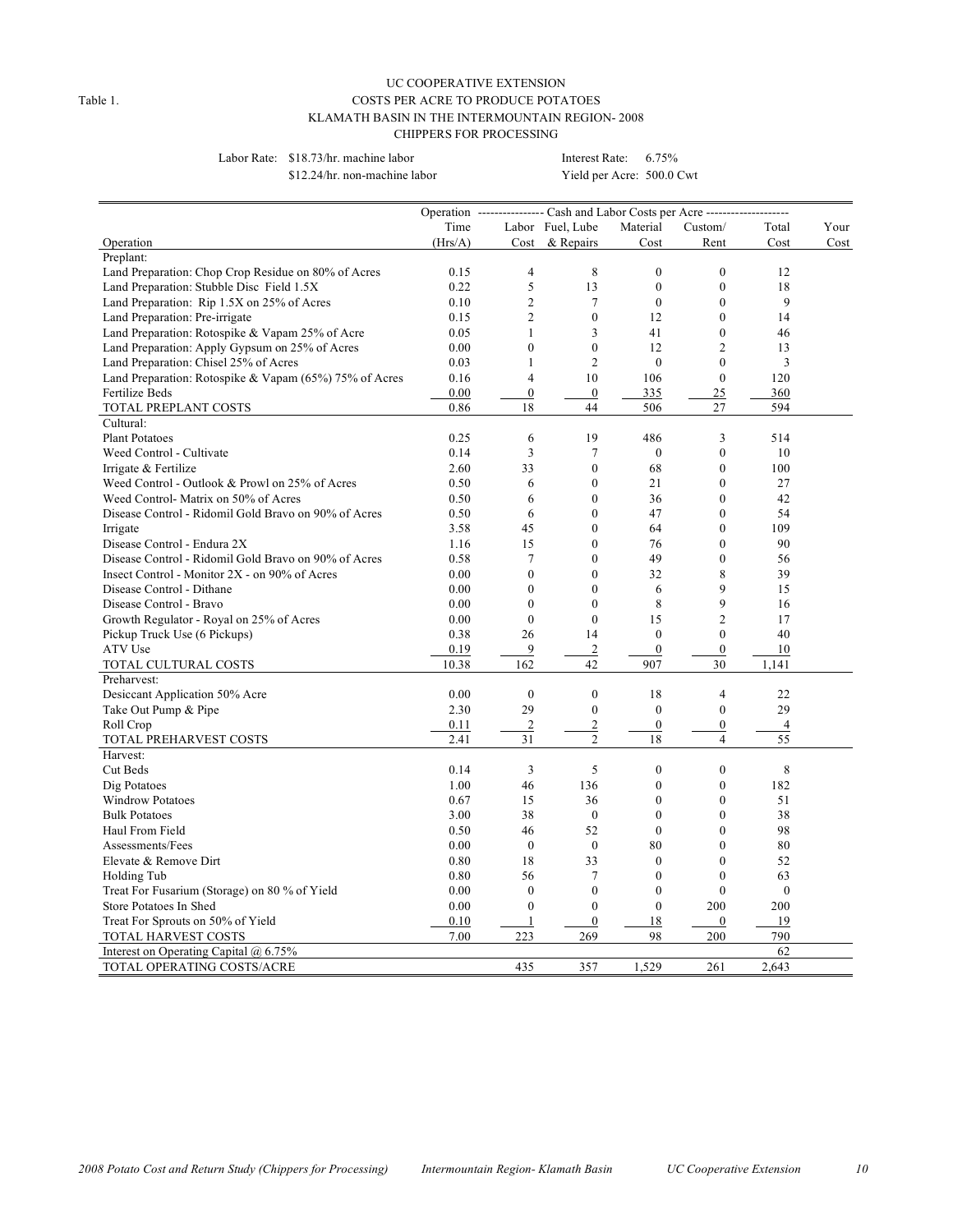#### UC COOPERATIVE EXTENSION

Table 1. continued

| <b>CASH OVERHEAD:</b>         |               |                   |          |
|-------------------------------|---------------|-------------------|----------|
| Liability Insurance           |               |                   |          |
| Office Expense                |               |                   | 12       |
| <b>Field Sanitation</b>       |               |                   |          |
| Land Rent                     |               |                   | 313      |
| Field Supervisor - 2          |               |                   | 55       |
| Irrigation Pipe Rental        |               |                   | 102      |
| Property Taxes                |               |                   | 45       |
| Property Insurance            |               |                   | 33       |
| <b>Investment Repairs</b>     |               |                   | 6        |
| TOTAL CASH OVERHEAD COSTS     |               |                   | 567      |
| TOTAL CASH COSTS/ACRE         |               |                   | 3,209    |
| NON-CASH OVERHEAD:            |               |                   |          |
|                               | Per producing | -- Annual Cost -- |          |
| Investment                    | Acre          | Capital Recovery  |          |
| Shop Building                 | 48            |                   | 3        |
| Storage Building              | 20            |                   |          |
| Fuel Tanks & Pumps - 2        | 15            |                   |          |
| Shop Tools                    | 10            |                   |          |
| Portable Pump                 | 8             |                   |          |
| Land                          | 3,646         | 155               | 155      |
| Semi Truck & Lowbed           | 24            |                   |          |
| <b>Tool Carrier</b>           | 11            |                   |          |
| Truck - Service 2 Ton         | 26            |                   |          |
| Pipe Trailers                 | 23            |                   | 3        |
| Fuel Wagons                   |               | 0                 | $\theta$ |
| Equipment                     | 1,186         | 145               | 145      |
| TOTAL NON-CASH OVERHEAD COSTS | 5,018         | 319               | 319      |
| <b>TOTAL COSTS/ACRE</b>       |               |                   | 3,528    |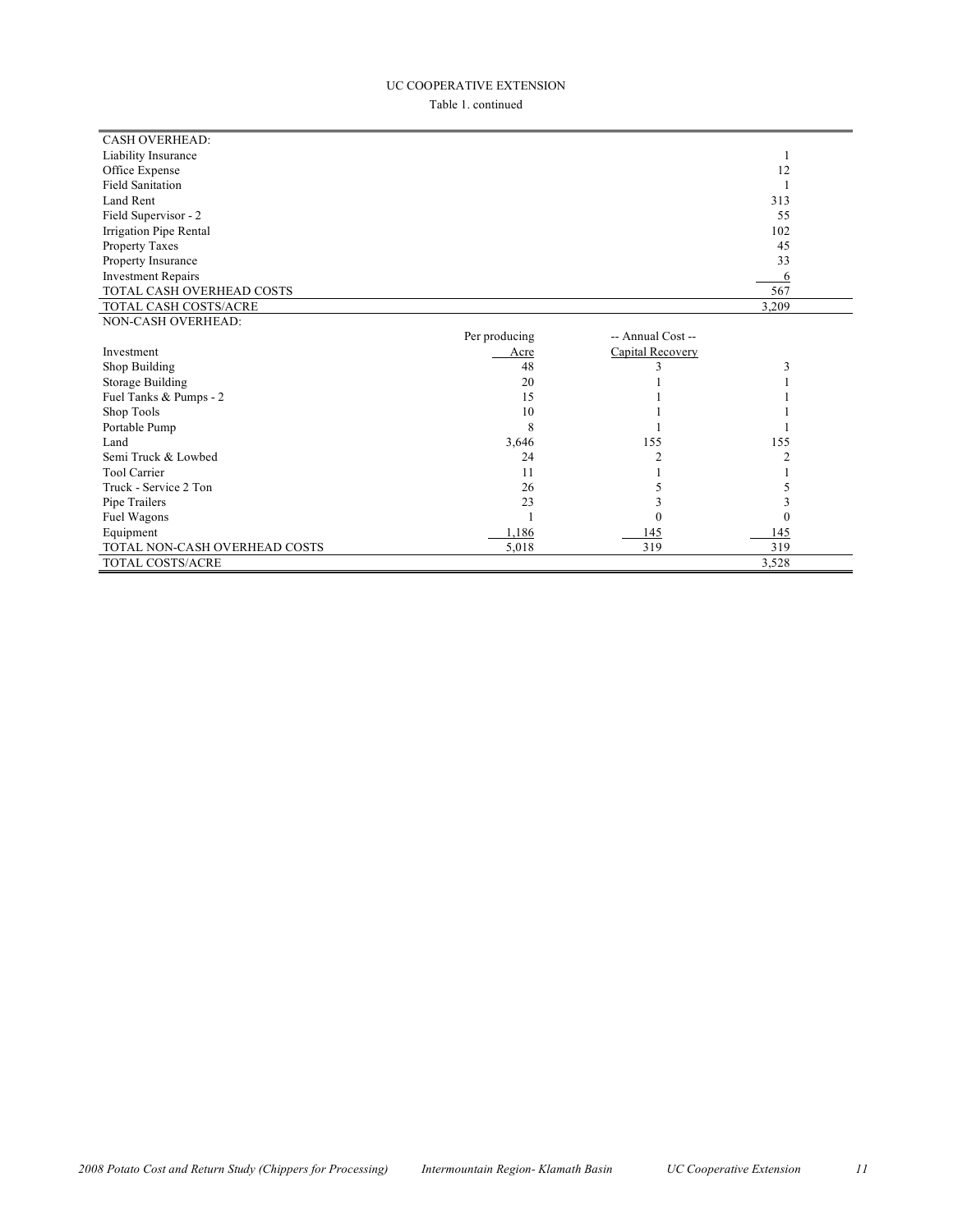#### UC COOPERATIVE EXTENSION Table 2 COSTS AND RETURNS PER ACRE TO PRODUCE POTATOES KLAMATH BASIN IN THE INTERMOUNTAIN REGION- 2008 CHIPPERS FOR PROCESSING

| Labor Rate: \$18.73/hr. machine labor |
|---------------------------------------|
| \$12.24/hr non-machine labo           |

#### Interest Rate:  $6.75%$ \$12.24/hr. non-machine labor Yield per Acre: 500.0 Cwt

|                                       |                    |             | Price or  | Value or         | Your |
|---------------------------------------|--------------------|-------------|-----------|------------------|------|
|                                       | Quantity/Acre Unit |             | Cost/Unit | Cost/Acre        | Cost |
| <b>GROSS RETURNS</b>                  |                    |             |           |                  |      |
| Potatoes for Processing               | 500.0 Cwt          |             | 7.75      | 3,875            |      |
| TOTAL GROSS RETURNS FOR POTATOES      |                    |             |           | 3,875            |      |
| OPERATING COSTS                       |                    |             |           |                  |      |
| Irrigation:                           |                    |             |           |                  |      |
| Water                                 | 25.00 AcIn         |             | 6.11      | 153              |      |
| Fumigant:                             |                    |             |           |                  |      |
| Vapam HL                              | 36.00 Gal          |             | 4.08      | 147              |      |
| Custom:                               |                    |             |           |                  |      |
| <b>Gypsum Application</b>             | $0.25$ Ton         |             | 6.00      | $\overline{2}$   |      |
| Apply Fertilizer                      |                    | $1.00$ Acre | 25.00     | 25               |      |
| <b>Treat Potato Seed</b>              |                    | 1.00 Cwt    | 3.25      | 3                |      |
| Air Application                       |                    | 3.65 Acre   | 8.50      | 31               |      |
| Fertilizer:                           |                    |             |           |                  |      |
| Gypsum                                | 250.00 Lb          |             | 0.047     | 12               |      |
| $16 - 20 - 0$                         | 100.00 Lb N        |             | 1.63      | 163              |      |
| $10-34-0$                             | 20.00 Gal          |             | 2.23      | 45               |      |
| Potash                                | 150.00 Lb          |             | 0.223     | 33               |      |
| Zinc                                  | $10.00$ Lb         |             | 2.18      | 22               |      |
| Copper                                | $10.00$ Lb         |             | 5.64      | 56               |      |
| Manganese                             | 10.00 Lb           |             | 1.54      | 15               |      |
| Calcium Nitrate                       | 10.00 Gal          |             | 2.15      | 22               |      |
| <b>APS</b>                            | 15.00 Gal          |             | 2.46      | 37               |      |
| Seed:                                 |                    |             |           |                  |      |
| Seed Potatoes                         | 33.00 Cwt          |             | 13.00     | 429              |      |
| Fungicide:                            |                    |             |           |                  |      |
| Vydate L                              | 2.00 Pint          |             | 12.82     | 26               |      |
| Ouadris                               |                    | 10.00 FlOz  | 3.12      | 31               |      |
| Ridomil Gold Bravo                    | 3.60 Lb            |             | 20.41     | 73               |      |
| Endura                                | $12.00 \text{ Oz}$ |             | 4.27      | 51               |      |
| Dithane F45                           |                    | 3.00 Pint   | 2.13      | 6                |      |
| Mertect 340-F                         |                    | $0.11$ FlOz | 3.02      | $\boldsymbol{0}$ |      |
| Sprout Inhibitor                      | 250.00 Cwt         |             | 0.07      | 18               |      |
| Herbicide:                            |                    |             |           |                  |      |
| Outlook                               | $5.00\text{ Oz}$   |             | 1.457     | 7                |      |
| Prowl H <sub>2</sub> O                | 0.88 Pint          |             | 5.024     | $\overline{4}$   |      |
| Matrix DF                             | $1.50$ Oz          |             | 16.74     | 25               |      |
| Insecticide:                          |                    |             |           |                  |      |
| Monitor 4                             |                    | 1.80 Pint   | 17.56     | 32               |      |
| Bravo Weatherstik                     |                    | 1.50 Pint   | 5.298     | 8                |      |
| Growth Regulator:                     |                    |             |           |                  |      |
| Royal MH-30                           | 0.31 Gal           |             | 49.19     | 15               |      |
| Desiccant:                            |                    |             |           |                  |      |
| Reglone Desiccant                     |                    | 1.00 Pint   | 17.73     | 18               |      |
| Assessment:                           |                    |             |           |                  |      |
| <b>CPRAB</b> Assessment               | 500.00 Cwt         |             | 0.16      | 80               |      |
| Contract:                             |                    |             |           |                  |      |
| <b>Store Potatoes</b>                 | 500.00 Cwt         |             | 0.40      | 200              |      |
| Labor (machine)                       | 10.96 Hrs          |             | 19.14     | 210              |      |
| Labor (non-machine)                   | 17.97 Hrs          |             | 12.51     | 225              |      |
| Fuel - Gas                            | 3.42 Gal           |             | 3.57      | 12               |      |
| Fuel - Diesel                         | 64.67 Gal          |             | 3.54      | 229              |      |
| Lube                                  |                    |             |           | 36               |      |
| Machinery repair                      |                    |             |           | 79               |      |
| Interest on Operating Capital @ 6.75% |                    |             |           | 62               |      |
| TOTAL OPERATING COSTS/ACRE            |                    |             |           | 2,643            |      |
| NET RETURNS ABOVE OPERATING COSTS     |                    |             |           | 1,232            |      |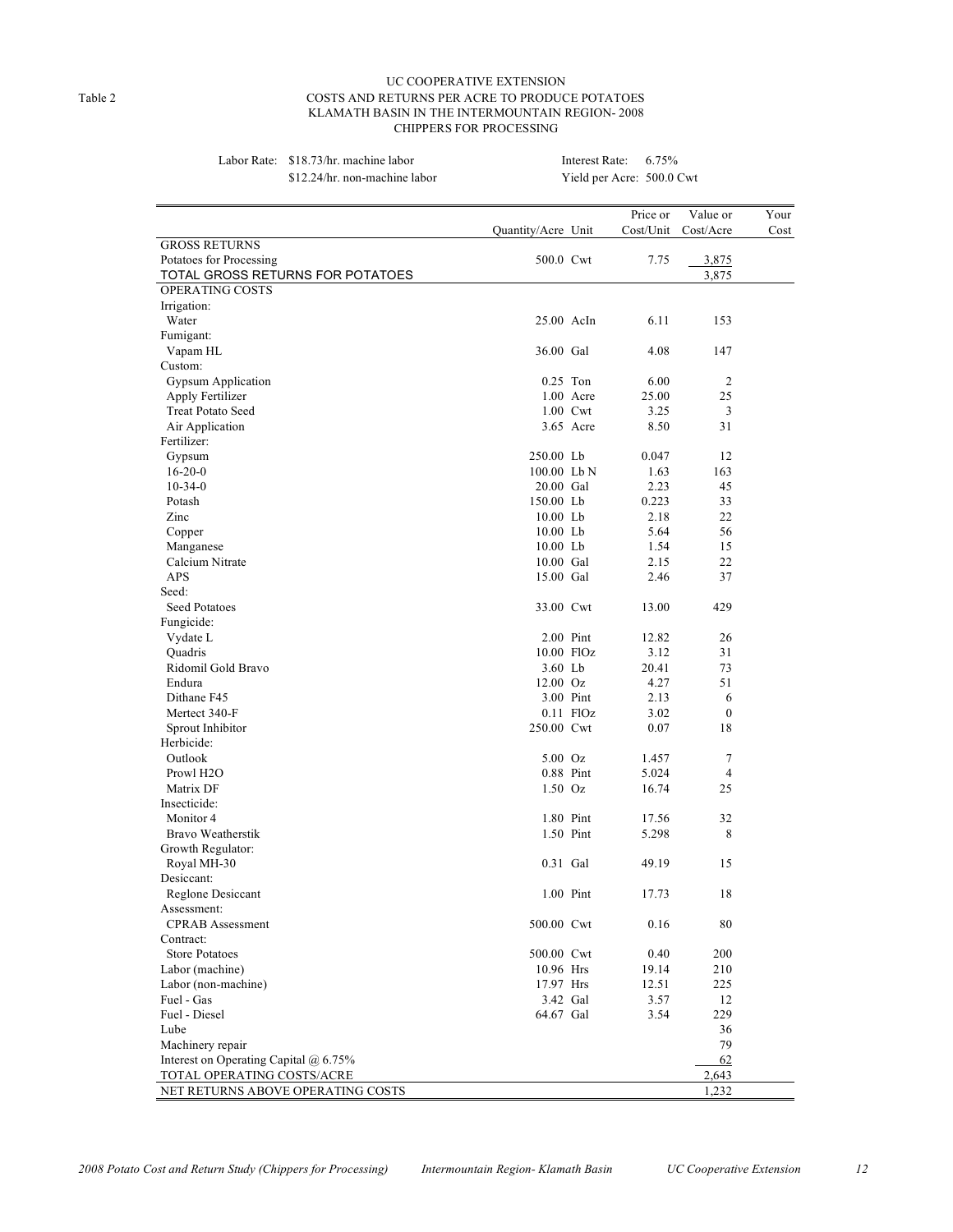## UC COOPERATIVE EXTENSION

Table 2. continued

| <b>CASH OVERHEAD COSTS:</b>                 |        |  |
|---------------------------------------------|--------|--|
| Liability Insurance                         | 1      |  |
| Office Expense                              | 12     |  |
| <b>Field Sanitation</b>                     |        |  |
| Land Rent                                   | 313    |  |
| Field Supervisors - 2                       | 55     |  |
| Irrigation Pipe Rental                      | 102    |  |
| <b>Property Taxes</b>                       | 45     |  |
| Property Insurance                          | 33     |  |
| <b>Investment Repairs</b>                   | 6      |  |
| TOTAL CASH OVERHEAD COSTS/ACRE              | 567    |  |
| TOTAL CASH COSTS/ACRE                       | 3,209  |  |
| NON-CASH OVERHEAD COSTS (CAPITAL RECOVERY): |        |  |
| Shop Building                               | 3      |  |
| Storage Building                            |        |  |
| Fuel Tanks & Pumps                          |        |  |
| Shop Tools                                  |        |  |
| Portable Pump                               |        |  |
| Land                                        | 155    |  |
| Semi Truck & Lowbed Trailer                 | 2      |  |
| <b>Tool Carrier</b>                         |        |  |
| Truck - Service 2 Ton                       | 5      |  |
| Pipe Trailers                               | 3      |  |
| Fuel Wagons                                 | $^{0}$ |  |
| Equipment                                   | 145    |  |
| TOTAL NON-CASH OVERHEAD COSTS/ACRE          | 319    |  |
| TOTAL COSTS/ACRE                            | 3,528  |  |
| <b>NET RETURNS ABOVE TOTAL COSTS</b>        | 347    |  |

 $\frac{8}{3}$  Total returns will vary across farms because of differing support under government programs.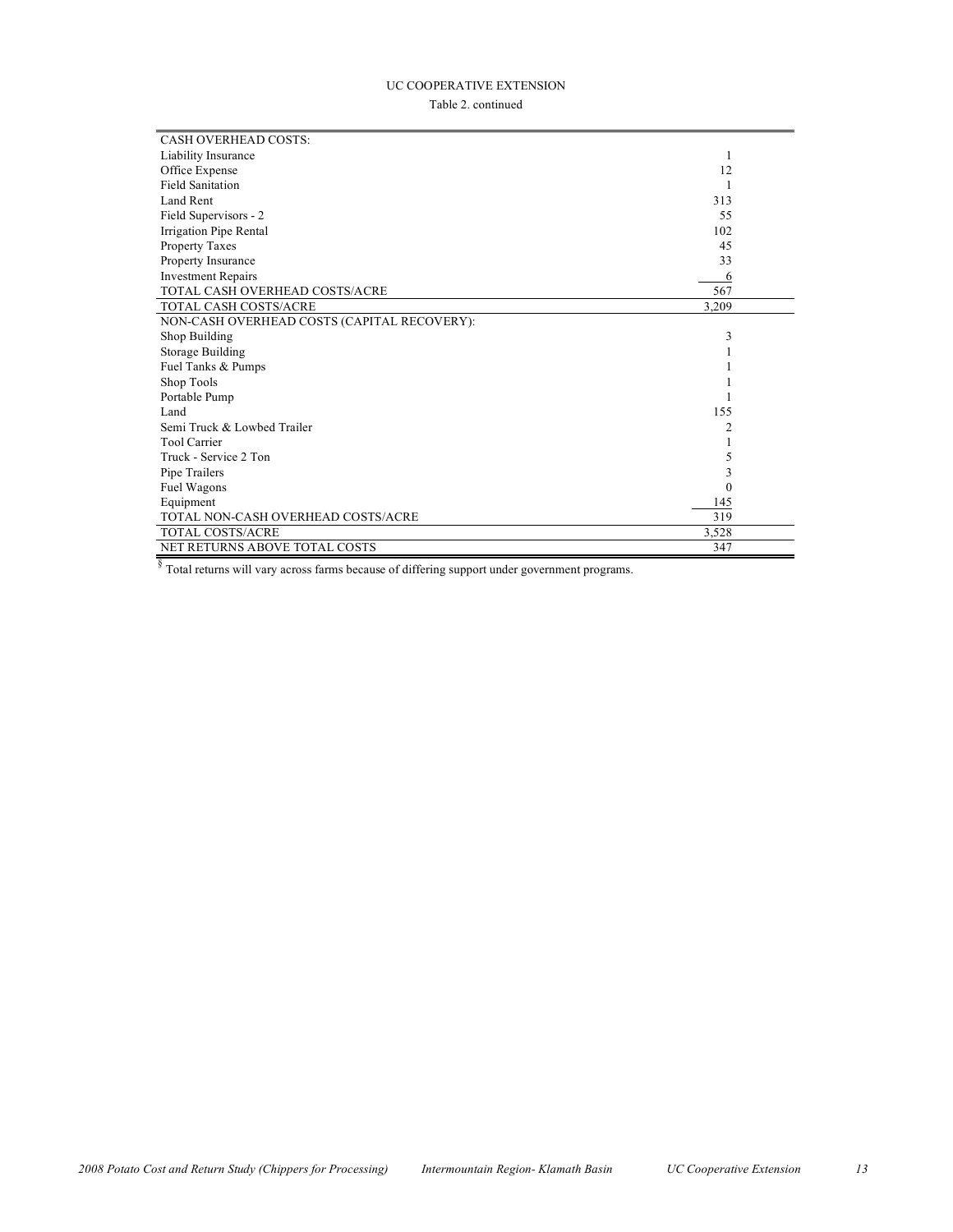#### UC COOPERATIVE EXTENSION Table 3. MONTHLY CASH COSTS PER ACRE TO PRODUCE POTATOES KLAMATH BASIN IN THE INTERMOUNTAIN REGION- 2008 CHIPPERS FOR PROCESSING

| Beginning SEP 06                                     | <b>SEP</b>       | OCT NOV        |                | DEC            | JAN            |                | FEB MAR        |                | APR MAY      | <b>JUN</b>       |                | JUL AUG          | <b>SEP</b>           | OCT            | <b>TOTAL</b>     |
|------------------------------------------------------|------------------|----------------|----------------|----------------|----------------|----------------|----------------|----------------|--------------|------------------|----------------|------------------|----------------------|----------------|------------------|
| Ending OCT 07                                        | 07               | 07             | 07             | 07             | 08             | 08             | 08             | 08             | 08           | 08               | 08             | 08               | 08                   | 08             |                  |
| Preplant:                                            |                  |                |                |                |                |                |                |                |              |                  |                |                  |                      |                |                  |
| Land Prep: Chop Crop Residue on 80% of Acres         | 12               |                |                |                |                |                |                |                |              |                  |                |                  |                      |                | 12               |
| Land Prep: Stubble Disc Field 1.5X                   | 18               |                |                |                |                |                |                |                |              |                  |                |                  |                      |                | 18               |
| Land Prep: Rip 1.5X on 25% of Acres                  | 9                |                |                |                |                |                |                |                |              |                  |                |                  |                      |                | 9                |
| Land Prep: Pre-irrigate                              | 14               |                |                |                |                |                |                |                |              |                  |                |                  |                      |                | 14               |
| Land Prep: Rotospike & Vapam 25% of Acre             | 46               |                |                |                |                |                |                |                |              |                  |                |                  |                      |                | 46               |
| Land Prep: Apply Gypsum on 25% of Acres              |                  | 13             |                |                |                |                |                |                |              |                  |                |                  |                      |                | 13               |
| Land Prep: Chisel 25% of Acres                       |                  |                |                |                |                |                |                | 3              |              |                  |                |                  |                      |                | 3                |
| Land Prep: Rotospike & Vapam (65%) 75% of Acres      |                  |                |                |                |                |                |                | 120            |              |                  |                |                  |                      |                | 120              |
| <b>Fertilize Beds</b>                                |                  |                |                |                |                |                |                |                | $-360$       |                  |                |                  |                      |                | 360              |
| TOTAL PREPLANT COSTS                                 | 98               | 13             |                |                |                |                |                | 123            | 360          |                  |                |                  |                      |                | 594              |
| Cultural:                                            |                  |                |                |                |                |                |                |                |              |                  |                |                  |                      |                |                  |
| <b>Plant Potatoes</b>                                |                  |                |                |                |                |                |                |                | 514          |                  |                |                  |                      |                | 514              |
| Weed Control - Cultivate                             |                  |                |                |                |                |                |                |                | 10           |                  |                |                  |                      |                | 10               |
| Irrigate & Fertilize                                 |                  |                |                |                |                |                |                |                |              | 100              |                |                  |                      |                | 100              |
| Weed Control - Outlook & Prowl on 25% of Acres       |                  |                |                |                |                |                |                |                |              | 27               |                |                  |                      |                | 27               |
| Weed Control-Matrix on 50% of Acres                  |                  |                |                |                |                |                |                |                |              | 42               |                |                  |                      |                | 42               |
| Disease Control - Ridomil Gold Bravo on 90% of Acres |                  |                |                |                |                |                |                |                |              | 54               |                |                  |                      |                | 54               |
| Irrigate                                             |                  |                |                |                |                |                |                |                |              |                  | 19             | 62               | 28                   |                | 109              |
| Disease Control - Endura 2X                          |                  |                |                |                |                |                |                |                |              |                  | 90             |                  |                      |                | 90               |
| Disease Control - Ridomil Gold Bravo on 90% of Acres |                  |                |                |                |                |                |                |                |              |                  | 56             |                  |                      |                | 56               |
| Insect Control - Monitor 2X - on 90% of Acres        |                  |                |                |                |                |                |                |                |              |                  |                | 39               |                      |                | 39               |
| Disease Control - Dithane                            |                  |                |                |                |                |                |                |                |              |                  |                | 15               |                      |                | 15               |
| Disease Control - Bravo                              |                  |                |                |                |                |                |                |                |              |                  |                | 16               |                      |                | 16               |
| Growth Regulator - Royal on 85% of Acres             |                  |                |                |                |                |                |                |                |              |                  |                | 17               |                      |                | 17               |
| Pickup Truck Use (6 Pickups)                         |                  |                |                |                |                |                |                |                |              |                  |                |                  |                      | 40             | 40               |
| ATV Use                                              |                  |                |                |                |                |                |                |                |              |                  |                | $\perp$          |                      | $\mathbf{1}$   | 10               |
| TOTAL CULTURAL COSTS                                 |                  |                |                |                | 1              | 1              |                | 1              | 525          | 224              | 167            | 150              | $\perp$<br>29        | 41             | 1,141            |
| Preharvest:                                          |                  |                |                |                |                |                |                |                |              |                  |                |                  |                      |                |                  |
| Dessicant Application on 50% of Acres                |                  |                |                |                |                |                |                |                |              |                  |                |                  | 22                   |                | 22               |
|                                                      |                  |                |                |                |                |                |                |                |              |                  |                |                  | 29                   |                | 29               |
| Take Out Pump & Pipe                                 |                  |                |                |                |                |                |                |                |              |                  |                |                  |                      |                | $\overline{4}$   |
| Roll Crop                                            |                  |                |                |                |                |                |                |                |              |                  |                |                  | $\overline{4}$<br>55 |                |                  |
| TOTAL PREHARVEST COSTS<br>Harvest:                   |                  |                |                |                |                |                |                |                |              |                  |                |                  |                      |                | 55               |
| Cut Beds                                             |                  |                |                |                |                |                |                |                |              |                  |                |                  |                      |                |                  |
|                                                      |                  |                |                |                |                |                |                |                |              |                  |                |                  |                      | 8<br>182       | 8                |
| Dig Potatoes                                         |                  |                |                |                |                |                |                |                |              |                  |                |                  |                      |                | 182              |
| <b>Windrow Potatoes</b>                              |                  |                |                |                |                |                |                |                |              |                  |                |                  |                      | 51             | 51               |
| <b>Bulk Potatoes</b>                                 |                  |                |                |                |                |                |                |                |              |                  |                |                  |                      | 38             | 38               |
| Haul From Field                                      |                  |                |                |                |                |                |                |                |              |                  |                |                  |                      | 98             | 98               |
| Assessments/Fees                                     |                  |                |                |                |                |                |                |                |              |                  |                |                  |                      | 80             | 80               |
| Elevate & Remove Dirt                                |                  |                |                |                |                |                |                |                |              |                  |                |                  |                      | 52             | 52               |
| Holding Tub                                          |                  |                |                |                |                |                |                |                |              |                  |                |                  |                      | 63             | 63               |
| Treat For Fusarium (Storage) on 80% of Yield         |                  |                |                |                |                |                |                |                |              |                  |                |                  |                      | $\mathbf{0}$   | $\boldsymbol{0}$ |
| Store Potatoes In Shed                               |                  |                |                |                |                |                |                |                |              |                  |                |                  |                      | 200            | 200              |
| Treat For Sprouts on 25% of Yield                    |                  |                |                |                |                |                |                |                |              |                  |                |                  |                      | 19             | 19               |
| TOTAL HARVEST COSTS                                  |                  |                |                |                |                |                |                |                |              |                  |                |                  |                      | 790            | 790              |
| Interest on Operating Capital @ 8.75%                | 1                | $\mathbf{1}$   | $\mathbf{1}$   | $\mathbf{1}$   | 1              | $\mathbf{1}$   | $\mathbf{1}$   | $\mathbf{1}$   | 6            | 8                | 9              | 9                | 10                   | 15             | 62               |
| TOTAL OPERATING COSTS/ACRE                           | 99               | 15             | $\mathbf{1}$   | $\mathbf{1}$   | $\mathbf{1}$   | $\mathbf{1}$   | $\mathbf{1}$   | 125            | 891          | 231              | 175            | 160              | 94                   | 846            | 2,643            |
| <b>CASH OVERHEAD:</b>                                |                  |                |                |                |                |                |                |                |              |                  |                |                  |                      |                |                  |
| Liability Insurance                                  |                  |                |                |                | $\mathbf{1}$   |                |                |                |              |                  |                |                  |                      |                | 1                |
| Office Expense                                       | $\mathbf{1}$     | 1              | $\mathbf{1}$   | $\mathbf{1}$   | $\mathbf{1}$   | $\mathbf{1}$   | $\mathbf{1}$   | $\mathbf{1}$   | 1            | 1                | $\mathbf{1}$   | $\mathbf{1}$     | $\mathbf{1}$         | $\mathbf{1}$   | 12               |
| <b>Field Sanitation</b>                              | $\boldsymbol{0}$ | $\overline{0}$ | $\mathbf{0}$   | $\mathbf{0}$   | $\mathbf{0}$   | $\mathbf{0}$   | $\overline{0}$ | $\mathbf{0}$   | $\mathbf{0}$ | $\boldsymbol{0}$ | $\mathbf{0}$   | $\mathbf{0}$     |                      |                | 1                |
| Land Rent                                            | 313              |                |                |                |                |                |                |                |              |                  |                |                  |                      |                | 313              |
| Field Supervisor - 2                                 | $\overline{4}$   | 4              | 4              | 4              | $\overline{4}$ | $\overline{4}$ | 4              | $\overline{4}$ | 4            | $\overline{4}$   | $\overline{4}$ | 4                | $\overline{4}$       | $\overline{4}$ | 55               |
| Irrigation Pipe Rental                               | 8                | 8              | 8              | 8              | 8              | $\,$ $\,$      | 8              | 8              | 8            | 8                | $\,$ 8 $\,$    | 8                |                      |                | 102              |
| Property Taxes                                       |                  |                |                |                |                | 22             |                |                |              |                  | 22             |                  |                      |                | 45               |
| Property Insurance                                   |                  |                |                |                |                | 17             |                |                |              |                  | 17             |                  |                      |                | 33               |
| <b>Investment Repairs</b>                            | $\overline{0}$   | $\bf{0}$       | $\overline{0}$ | $\overline{0}$ | $\overline{0}$ | $\overline{0}$ | $\bf{0}$       | $\overline{0}$ | $\bf{0}$     | $\bf{0}$         | $\overline{0}$ | $\boldsymbol{0}$ |                      |                | 6                |
| TOTAL CASH OVERHEAD COSTS                            | 326              | 14             | 14             | 14             | 15             | 53             | 14             | 14             | 14           | 14               | 53             | 14               | 5                    | 5              | 567              |
| TOTAL CASH COSTS/ACRE                                | 426              | 28             | 15             | 15             | 16             | 54             | 15             | 139            | 905          | 245              | 228            | 174              | 98                   | 850            | 3,209            |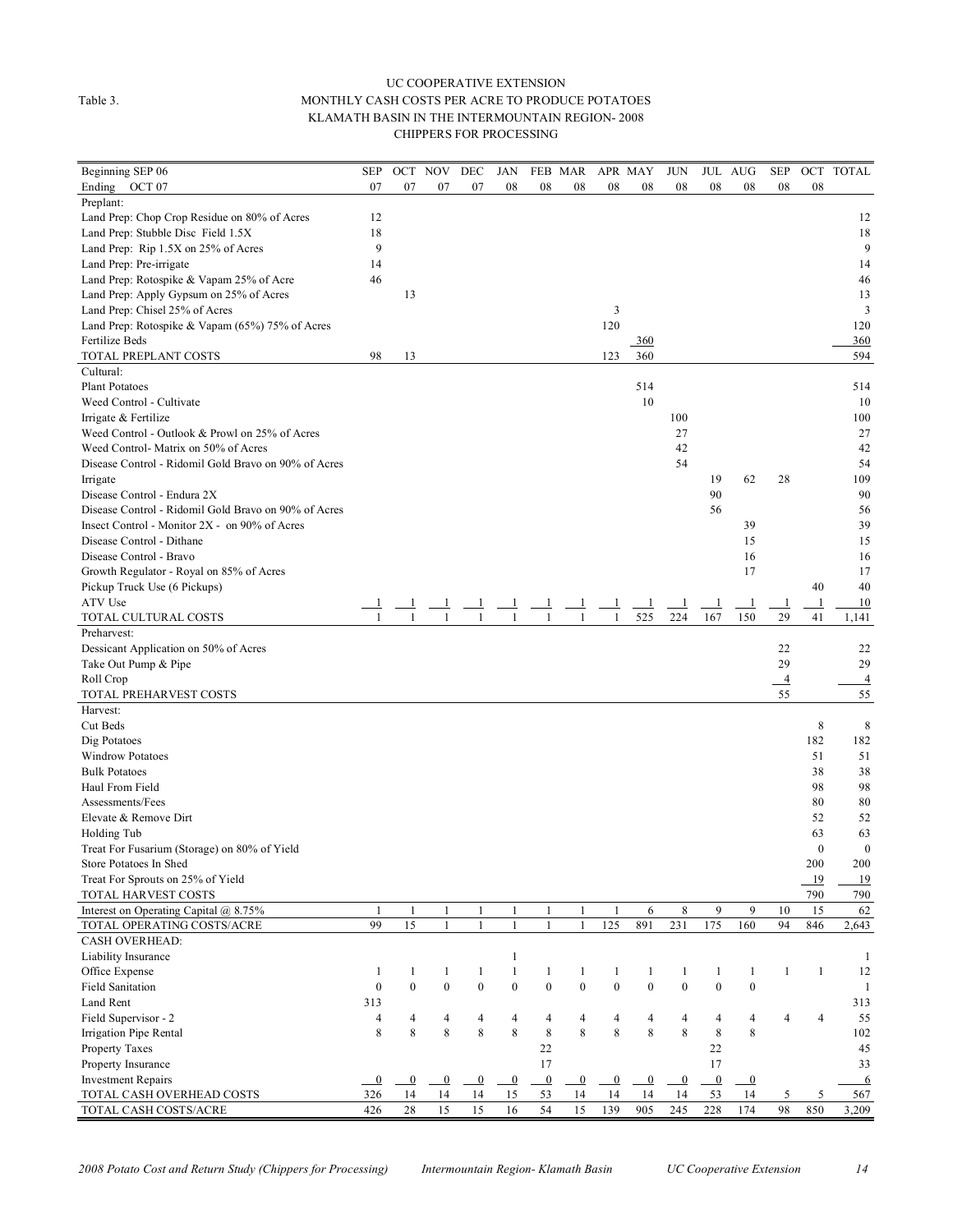#### UC COOPERATIVE EXTENSION Table 4. WHOLE FARM ANNUAL EQUIPMENT, INVESTMENT, AND BUSINESS OVERHEAD COSTS KLAMATH BASIN IN THE INTERMOUNTAIN REGION- 2008 CHIPPERS FOR PROCESSING

|    |                        |           |      |         |          |        | - Cash Overhead - |         |
|----|------------------------|-----------|------|---------|----------|--------|-------------------|---------|
|    |                        |           | Yrs  | Salvage | Capital  | Insur- |                   |         |
| Υr | Description            | Price     | Life | Value   | Recovery | ance   | Taxes             | Total   |
| 07 | 125 HP 4WD Tractor     | 82,000    | 10   | 24,222  | 8,242    | 393    | 531               | 9,166   |
| 07 | 150 HP 4WD Tractor     | 115,000   | 10   | 33,969  | 11,559   | 551    | 745               | 12,855  |
| 07 | 175 HP 4WD Tractor     | 140,000   | 10   | 41,354  | 14,071   | 671    | 907               | 15,649  |
| 07 | 200 HP 4WD Tractor     | 170,000   | 10   | 50,215  | 17,087   | 815    | 1,101             | 19,003  |
| 07 | 225 HP 4WD Tractor     | 182,000   | 10   | 53,760  | 18,293   | 872    | 1,179             | 20,344  |
| 07 | 75 HP 4WD Tractor      | 42,500    | 10   | 12,554  | 4,272    | 204    | 275               | 4,751   |
| 07 | <b>ATV</b>             | 4,273     | 5    | 1,915   | 615      | 23     | 31                | 669     |
| 07 | <b>ATV</b>             | 4,273     | 5    | 1,915   | 615      | 23     | 31                | 669     |
| 07 | <b>Bed Shaper</b>      | 13,292    | 10   | 2,351   | 1,466    | 58     | 78                | 1,602   |
| 07 | Chisel - 20'           | 28,500    | 10   | 5,040   | 3,143    | 124    | 168               | 3,435   |
| 07 | Cultivator - Sled      | 4,980     | 10   | 881     | 549      | 22     | 29                | 600     |
| 07 | Digger - 2 Row Potato  | 70,000    | 5    | 4,946   | 14,926   | 277    | 375               | 15,578  |
| 07 | Disc - Stubble 15'     | 21,000    | 10   | 3,714   | 2,316    | 91     | 124               | 2,531   |
| 07 | Elevator               | 55,000    | 10   | 9,726   | 6,065    | 239    | 324               | 6,628   |
| 07 | Holding Tub            | 70,000    | 10   | 12,379  | 7,719    | 305    | 412               | 8,436   |
| 07 | Mower - Flail - 15     | 28,000    | 10   | 4,952   | 3,088    | 122    | 165               | 3,374   |
| 07 | Pickup 1/2 Ton         | 22,757    | 5    | 10,199  | 3,274    | 122    | 165               | 3,561   |
| 07 | Pickup 1/2 Ton         | 22,757    | 5    | 10,199  | 3,274    | 122    | 165               | 3,561   |
| 07 | Pickup 1/2 Ton         | 22,757    | 5    | 10,199  | 3,274    | 122    | 165               | 3,561   |
| 07 | Pickup 1/2 Ton         | 22,757    | 5    | 10,199  | 3,274    | 122    | 165               | 3,561   |
| 07 | Pickup 3/4 Ton         | 27,112    | 5    | 12,151  | 3,901    | 145    | 196               | 4,242   |
| 07 | Pickup 3/4 Ton         | 27,112    | 5    | 12,151  | 3,901    | 145    | 196               | 4,242   |
| 07 | Planter - 4 Row Potato | 55,000    | 10   | 9,726   | 6,065    | 239    | 324               | 6,628   |
| 07 | Potato Truck - 20' Bed | 23,000    | 10   | 6,794   | 2,312    | 110    | 149               | 2,571   |
| 07 | Potato Truck - 20' Bed | 23,000    | 10   | 6,794   | 2,312    | 110    | 149               | 2,571   |
| 07 | Potato Truck - 20' Bed | 23,000    | 10   | 6,794   | 2,312    | 110    | 149               | 2,571   |
| 07 | Potato Truck - 20' Bed | 23,000    | 10   | 6,794   | 2,312    | 110    | 149               | 2,571   |
| 07 | Ripper - 14'           | 29,000    | 10   | 5,128   | 3,198    | 126    | 171               | 3,495   |
| 07 | Roller - Flat -15'     | 7,500     | 10   | 1,326   | 827      | 33     | 44                | 904     |
| 07 | Rotospike - 15"        | 29,000    | 10   | 5,128   | 3,198    | 126    | 171               | 3,495   |
| 07 | Windrower - Potato     | 50,000    | 10   | 8,842   | 5,514    | 218    | 294               | 6,025   |
|    | <b>TOTAL</b>           | 1,438,570 |      | 386,317 | 162,970  | 6,752  | 9.124             | 178,846 |
|    | 55% of New Cost *      | 791,213   |      | 212,474 | 89,633   | 3,714  | 5,018             | 98,366  |

#### ANNUAL EQUIPMENT COSTS

\*Used to reflect a mix of new and used equipment

| ANNUAL INVESTMENT COSTS     |         |                             |         |                |        |       |              |        |  |  |
|-----------------------------|---------|-----------------------------|---------|----------------|--------|-------|--------------|--------|--|--|
|                             |         | ------ Cash Overhead ------ |         |                |        |       |              |        |  |  |
|                             |         | Yrs                         | Salvage | Capital        | Insur- |       |              |        |  |  |
| Description                 | Price   | Life                        |         | Value Recovery | ance   | Taxes | Repairs      | Total  |  |  |
| <b>INVESTMENT</b>           |         |                             |         |                |        |       |              |        |  |  |
| Fuel Tanks & Pumps          | 21,949  | 20                          | 2,195   | 1,579          | 89     | 121   | 439          | 2,228  |  |  |
| Fuel Wagons                 | 2,186   | 10                          | 219     | 255            | 9      | 12    | 44           | 320    |  |  |
| Land                        | 175,000 | 20                          | 175,000 | 7,438          | 1,295  | 1,750 | $\mathbf{0}$ | 10,482 |  |  |
| Pipe Trailers               | 35,000  | 10                          | 700     | 4,311          | 132    | 178   | 700          | 5,322  |  |  |
| Portable Pump               | 11,774  | 20                          | 1,177   | 847            | 48     | 65    | 589          | 1,549  |  |  |
| Semi Truck & Lowbed Trailer | 36,170  | 15                          | 3,617   | 3,133          | 147    | 199   | 531          | 4,010  |  |  |
| Shop Building               | 72,168  | 25                          | 7,217   | 4,575          | 294    | 397   | 722          | 5,988  |  |  |
| Shop Tools                  | 14,465  | 20                          | 1,447   | 1,041          | 59     | 80    | 145          | 1,324  |  |  |
| Storage Building            | 29,112  | 20                          | 2,911   | 2,095          | 118    | 160   | 586          | 2,959  |  |  |
| <b>Tool Carrier</b>         | 16,730  | 15                          | 1,673   | 1,449          | 68     | 92    | 837          | 2,446  |  |  |
| Truck - Service 2 Ton       | 38,600  | 5                           | 3,860   | 8,022          | 157    | 212   | 3,860        | 12,252 |  |  |
| <b>TOTAL INVESTMENT</b>     | 453,154 |                             | 200.016 | 34,745         | 2,417  | 3,266 | 8,453        | 48,880 |  |  |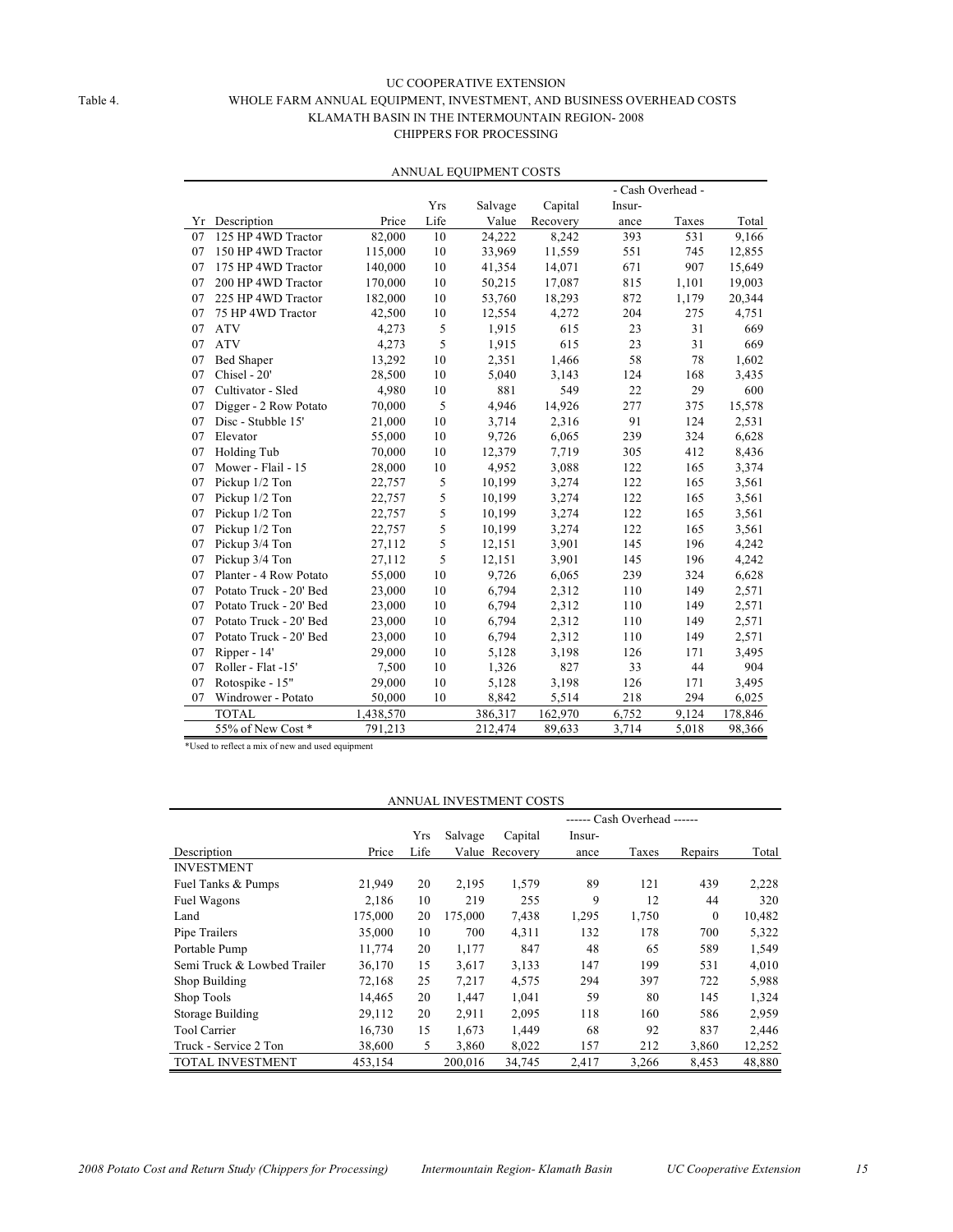#### UC COOPERATIVE EXTENSION

#### Table 4. continued

|                         | Units/ |      | Price/ | Total   |  |  |  |  |  |  |  |
|-------------------------|--------|------|--------|---------|--|--|--|--|--|--|--|
| Description             | Farm   | Unit | Unit   | Cost    |  |  |  |  |  |  |  |
| <b>Field Sanitation</b> | 1.500  | Acre | 1.00   | 1,500   |  |  |  |  |  |  |  |
| Field Supervisors - 2   | 1,500  | Acre | 54.67  | 82,005  |  |  |  |  |  |  |  |
| Irrigation Pipe Rental  | 1.500  | Acre | 101.28 | 151.920 |  |  |  |  |  |  |  |
| Land Rent               | 200    | Acre | 300.00 | 60,000  |  |  |  |  |  |  |  |
| Liability Insurance     | 1.500  | Acre | 0.90   | 1,350   |  |  |  |  |  |  |  |
| Office Expense          | 1.500  | Acre | 12.00  | 18,000  |  |  |  |  |  |  |  |

#### ANNUAL BUSINESS OVERHEAD COSTS

#### UC COOPERATIVE EXTENSION Table 5. HOURLY EQUIPMENT COSTS KLAMATH BASIN IN THE INTERMOUNTAIN REGION- 2008 CHIPPERS FOR PROCESSING

|    |                        |         |          |                   | -- COSTS PER HOUR --------------------- |         |                             |       |           |
|----|------------------------|---------|----------|-------------------|-----------------------------------------|---------|-----------------------------|-------|-----------|
|    |                        | Actual  |          | - Cash Overhead - |                                         |         | -------- Operating -------- |       |           |
|    |                        | Hours   | Capital  | Insur-            |                                         |         | Fuel &                      | Total | Total     |
| Υr | Description            | Used    | Recovery | ance              | Taxes                                   | Repairs | Lube                        | Oper. | Costs/Hr. |
| 07 | 125 HP 4WD Tractor     | 1,585.2 | 2.86     | 0.14              | 0.18                                    | 2.02    | 29.53                       | 31.55 | 34.73     |
| 07 | 150 HP 4WD Tractor     | 1,597.7 | 3.98     | 0.19              | 0.26                                    | 2.83    | 35.44                       | 38.27 | 42.69     |
| 07 | 175 HP 4WD Tractor     | 1,598.7 | 4.84     | 0.23              | 0.31                                    | 3.44    | 41.35                       | 44.79 | 50.18     |
| 07 | 200 HP 4WD Tractor     | 1,586.2 | 5.92     | 0.28              | 0.38                                    | 4.18    | 47.25                       | 51.43 | 58.02     |
| 07 | 225 HP 4WD Tractor     | 1,596.4 | 6.30     | 0.30              | 0.41                                    | 4.48    | 53.16                       | 57.64 | 64.65     |
| 07 | 75 HP 4WD Tractor      | 1,598.8 | 1.47     | 0.07              | 0.09                                    | 1.05    | 14.99                       | 16.04 | 17.67     |
| 07 | <b>ATV</b>             | 283.0   | 1.19     | 0.04              | 0.06                                    | 0.25    | 4.11                        | 4.36  | 5.66      |
| 07 | <b>ATV</b>             | 283.0   | 1.19     | 0.04              | 0.06                                    | 0.25    | 4.11                        | 4.36  | 5.66      |
| 07 | <b>Bed Shaper</b>      | 198.4   | 4.06     | 0.16              | 0.22                                    | 2.63    | 0.00                        | 2.63  | 7.07      |
| 07 | Chisel - 20'           | 199.3   | 8.67     | 0.34              | 0.46                                    | 5.59    | 0.00                        | 5.59  | 15.07     |
| 07 | Cultivator - Sled      | 198.4   | 1.52     | 0.06              | 0.08                                    | 0.99    | 0.00                        | 0.99  | 2.65      |
| 07 | Digger - 2 Row Potato  | 266.2   | 30.84    | 0.57              | 0.77                                    | 24.64   | 47.25                       | 71.89 | 104.08    |
| 07 | Disc - Stubble 15'     | 198.3   | 6.42     | 0.25              | 0.34                                    | 3.20    | 0.00                        | 3.20  | 10.22     |
| 07 | Elevator               | 193.6   | 17.23    | 0.68              | 0.92                                    | 6.94    | 0.00                        | 6.94  | 25.77     |
| 07 | Holding Tub            | 193.6   | 21.93    | 0.87              | 1.17                                    | 8.83    | 0.00                        | 8.83  | 32.80     |
| 07 | Mower - Flail - 15     | 198.0   | 8.58     | 0.34              | 0.46                                    | 10.89   | 0.00                        | 10.89 | 20.26     |
| 07 | Pickup 1/2 Ton         | 283.0   | 6.36     | 0.24              | 0.32                                    | 1.36    | 10.26                       | 11.62 | 18.54     |
| 07 | Pickup 1/2 Ton         | 283.0   | 6.36     | 0.24              | 0.32                                    | 1.36    | 10.26                       | 11.62 | 18.54     |
| 07 | Pickup 1/2 Ton         | 283.0   | 6.36     | 0.24              | 0.32                                    | 1.36    | 10.26                       | 11.62 | 18.54     |
| 07 | Pickup 1/2 Ton         | 283.0   | 6.36     | 0.24              | 0.32                                    | 1.36    | 10.26                       | 11.62 | 18.54     |
| 07 | Pickup 3/4 Ton         | 283.0   | 7.58     | 0.28              | 0.38                                    | 1.62    | 12.32                       | 13.94 | 22.19     |
| 07 | Pickup 3/4 Ton         | 283.0   | 7.58     | 0.28              | 0.38                                    | 1.62    | 12.32                       | 13.94 | 22.19     |
| 07 | Planter - 4 Row Potato | 60.5    | 55.14    | 2.18              | 2.94                                    | 14.02   | 0.00                        | 14.02 | 74.27     |
| 07 | Potato Truck - 20' Bed | 121.0   | 10.51    | 0.50              | 0.68                                    | 1.69    | 24.43                       | 26.12 | 37.81     |
| 07 | Potato Truck - 20' Bed | 121.0   | 10.51    | 0.50              | 0.68                                    | 1.69    | 24.43                       | 26.12 | 37.81     |
| 07 | Potato Truck - 20' Bed | 121.0   | 10.51    | 0.50              | 0.68                                    | 1.69    | 24.43                       | 26.12 | 37.81     |
| 07 | Potato Truck - 20' Bed | 121.0   | 10.51    | 0.50              | 0.68                                    | 1.69    | 24.43                       | 26.12 | 37.81     |
| 07 | Ripper - 14'           | 198.5   | 8.86     | 0.35              | 0.47                                    | 6.09    | 0.00                        | 6.09  | 15.78     |
| 07 | Roller - Flat -15'     | 199.1   | 2.28     | 0.09              | 0.12                                    | 0.79    | 0.00                        | 0.79  | 3.29      |
| 07 | Rotospike - 15"        | 148.3   | 11.86    | 0.47              | 0.63                                    | 8.02    | 0.00                        | 8.02  | 20.99     |
| 07 | Windrower - Potato     | 161.3   | 18.80    | 0.74              | 1.00                                    | 18.70   | 0.00                        | 18.70 | 39.24     |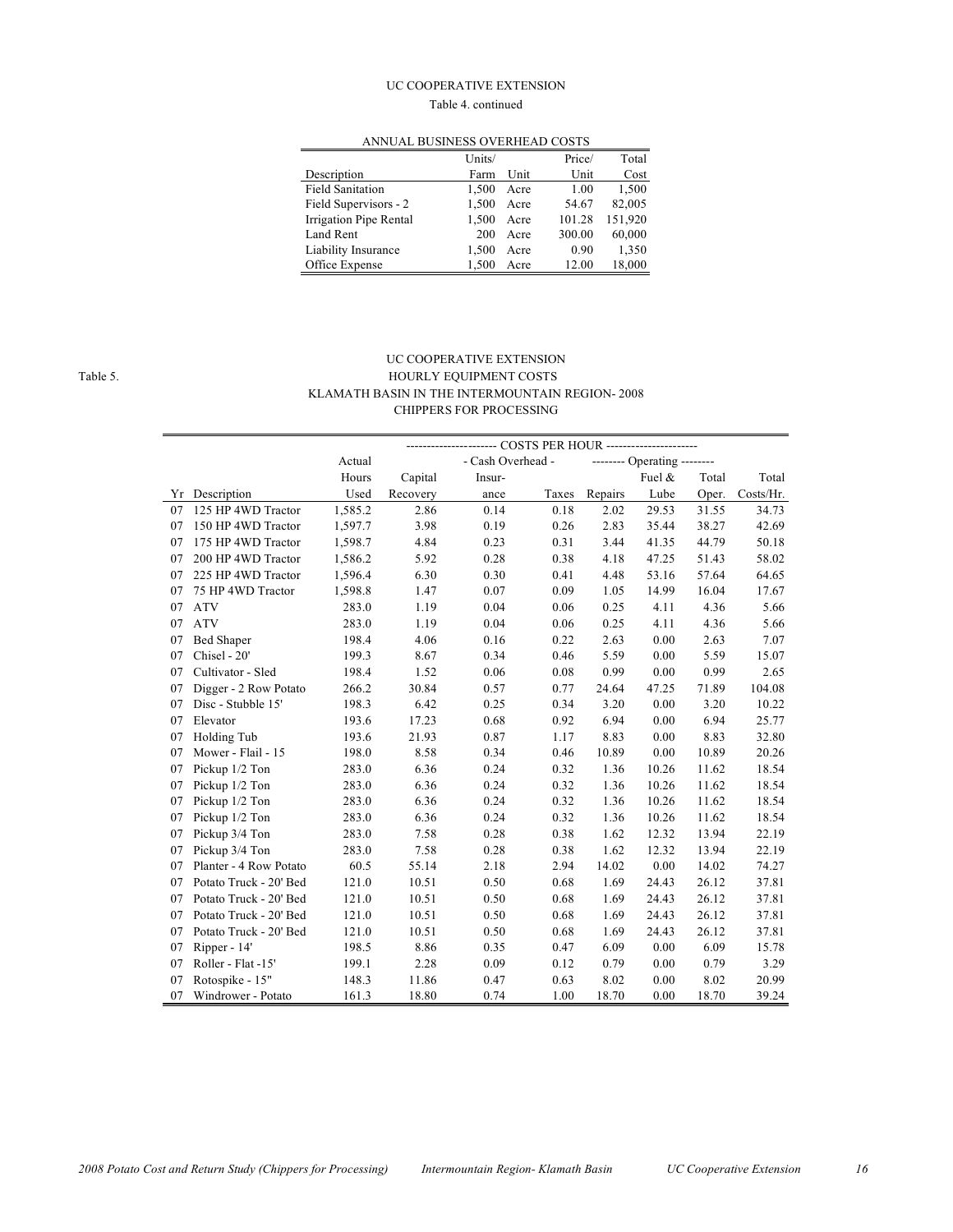#### UC COOPERATIVE EXTENSION Table 6. RANGING ANALYSIS KLAMATH BASIN IN THE INTERMOUNTAIN REGION- 2008

|                                 | YIELD (CWT/ACRE) |       |       |       |       |       |       |
|---------------------------------|------------------|-------|-------|-------|-------|-------|-------|
|                                 | 350              | 400   | 450   | 500   | 550   | 600   | 650   |
| OPERATING COSTS/ACRE:           |                  |       |       |       |       |       |       |
| Preplant Cost                   | 594              | 594   | 594   | 594   | 594   | 594   | 594   |
| Cultural Cost                   | 1,141            | 1,141 | 1,141 | 1,141 | 1,141 | 1,141 | 1,141 |
| Pre-harvest Cost                | 55               | 55    | 55    | 55    | 55    | 55    | 55    |
| <b>Harvest Cost</b>             | 616              | 674   | 732   | 790   | 848   | 906   | 965   |
| Interest on Operating Capital   | 61               | 61    | 62    | 62    | 62    | 63    | 63    |
| TOTAL OPERATING COSTS/ACRE      | 2,467            | 2,526 | 2,584 | 2,643 | 2,701 | 2,760 | 2,818 |
| TOTAL OPERATING COSTS/TON       | 7.05             | 6.31  | 5.74  | 5.29  | 4.91  | 4.60  | 4.34  |
| <b>CASH OVERHEAD COSTS/ACRE</b> | 567              | 567   | 567   | 567   | 567   | 567   | 567   |
| TOTAL CASH COSTS/ACRE           | 3,034            | 3,092 | 3,151 | 3,209 | 3,268 | 3,326 | 3,385 |
| TOTAL CASH COSTS/TON            | 8.67             | 7.73  | 7.00  | 6.42  | 5.94  | 5.54  | 5.21  |
| NON-CASH OVERHEAD COSTS/ACRE    | 318              | 318   | 318   | 319   | 319   | 319   | 319   |
| <b>TOTAL COSTS/ACRE</b>         | 3,352            | 3,410 | 3,469 | 3,528 | 3,586 | 3,645 | 3,704 |
| <b>TOTAL COSTS/TON</b>          | 9.58             | 8.53  | 7.71  | 7.06  | 6.52  | 6.08  | 5.70  |

#### COSTS PER ACRE AT VARYING YIELD TO PRODUCE CHIPPER POTATOES FOR PROCESSING

NET RETURNS PER ACRE ABOVE OPERATING COSTS FOR CHIPPER POTATOES FOR PROCESSING

| <b>PRICE</b>            |        |       |       | YIELD      |       |       |       |
|-------------------------|--------|-------|-------|------------|-------|-------|-------|
| (DOLLARS/CWT)           |        |       |       | (CWT/ACRE) |       |       |       |
| Chippers for Processing | 350    | 400   | 450   | 500        | 550   | 600   | 650   |
| 6.25                    | $-280$ | $-26$ | 228   | 482        | 736   | 990   | 1,245 |
| 6.75                    | $-105$ | 174   | 453   | 732        | 1,011 | 1,290 | 1,570 |
| 7.25                    | 70     | 374   | 678   | 982        | 1,286 | 1,590 | 1,895 |
| 7.75                    | 245    | 574   | 903   | 1,232      | 1,561 | 1,890 | 2,220 |
| 8.25                    | 420    | 774   | 1,128 | 1,482      | 1,836 | 2,190 | 2,545 |
| 8.75                    | 595    | 974   | 1,353 | 1,732      | 2,111 | 2,490 | 2,870 |
| 9.25                    | 770    | 1,174 | 1,578 | 1,982      | 2,386 | 2,790 | 3,195 |

#### NET RETURNS PER ACRE ABOVE CASH COSTS FOR CHIPPER POTATOES FOR PROCESSING

| <b>PRICE</b>            |        | <b>YIELD</b> |        |       |       |       |       |  |  |
|-------------------------|--------|--------------|--------|-------|-------|-------|-------|--|--|
| (DOLLARS/CWT)           |        | (CWT/ACRE)   |        |       |       |       |       |  |  |
| Chippers for Processing | 350    | 400          | 450    | 500   | 550   | 600   | 650   |  |  |
| 6.25                    | -846   | $-592$       | $-338$ | $-84$ | 170   | 424   | 678   |  |  |
| 6.75                    | $-671$ | $-392$       | $-113$ | 166   | 445   | 724   | 1,003 |  |  |
| 7.25                    | -496   | $-192$       | 112    | 416   | 720   | 1,024 | 1,328 |  |  |
| 7.75                    | $-321$ | 8            | 337    | 666   | 995   | 1,324 | 1,653 |  |  |
| 8.25                    | $-146$ | 208          | 562    | 916   | 1,270 | 1,624 | 1,978 |  |  |
| 8.75                    | 29     | 408          | 787    | 1,166 | 1,545 | 1,924 | 2,303 |  |  |
| 9.25                    | 204    | 608          | 1,012  | 1,416 | 1,820 | 2,224 | 2,628 |  |  |

#### NET RETURNS PER ACRE ABOVE TOTAL COSTS FOR CHIPPER POTATOES FOR PROCESSING

| <b>PRICE</b>            |          |            |        | YIELD  |        |       |       |  |
|-------------------------|----------|------------|--------|--------|--------|-------|-------|--|
| (DOLLARS/CWT)           |          | (CWT/ACRE) |        |        |        |       |       |  |
| Chippers for Processing | 350      | 400        | 450    | 500    | 550    | 600   | 650   |  |
| 6.25                    | $-1.164$ | $-910$     | $-657$ | $-403$ | $-149$ | 105   | 359   |  |
| 6.75                    | -989     | $-710$     | $-432$ | $-153$ | 126    | 405   | 684   |  |
| 7.25                    | $-814$   | $-510$     | $-207$ | 97     | 401    | 705   | 1,009 |  |
| 7.75                    | $-639$   | $-310$     | 18     | 347    | 676    | 1,005 | 1,334 |  |
| 8.25                    | $-464$   | $-110$     | 243    | 597    | 951    | 1,305 | 1,659 |  |
| 8.75                    | $-289$   | 90         | 468    | 847    | 1,226  | 1,605 | 1,984 |  |
| 9.25                    | $-114$   | 290        | 693    | 1.097  | 1.501  | 1.905 | 2,309 |  |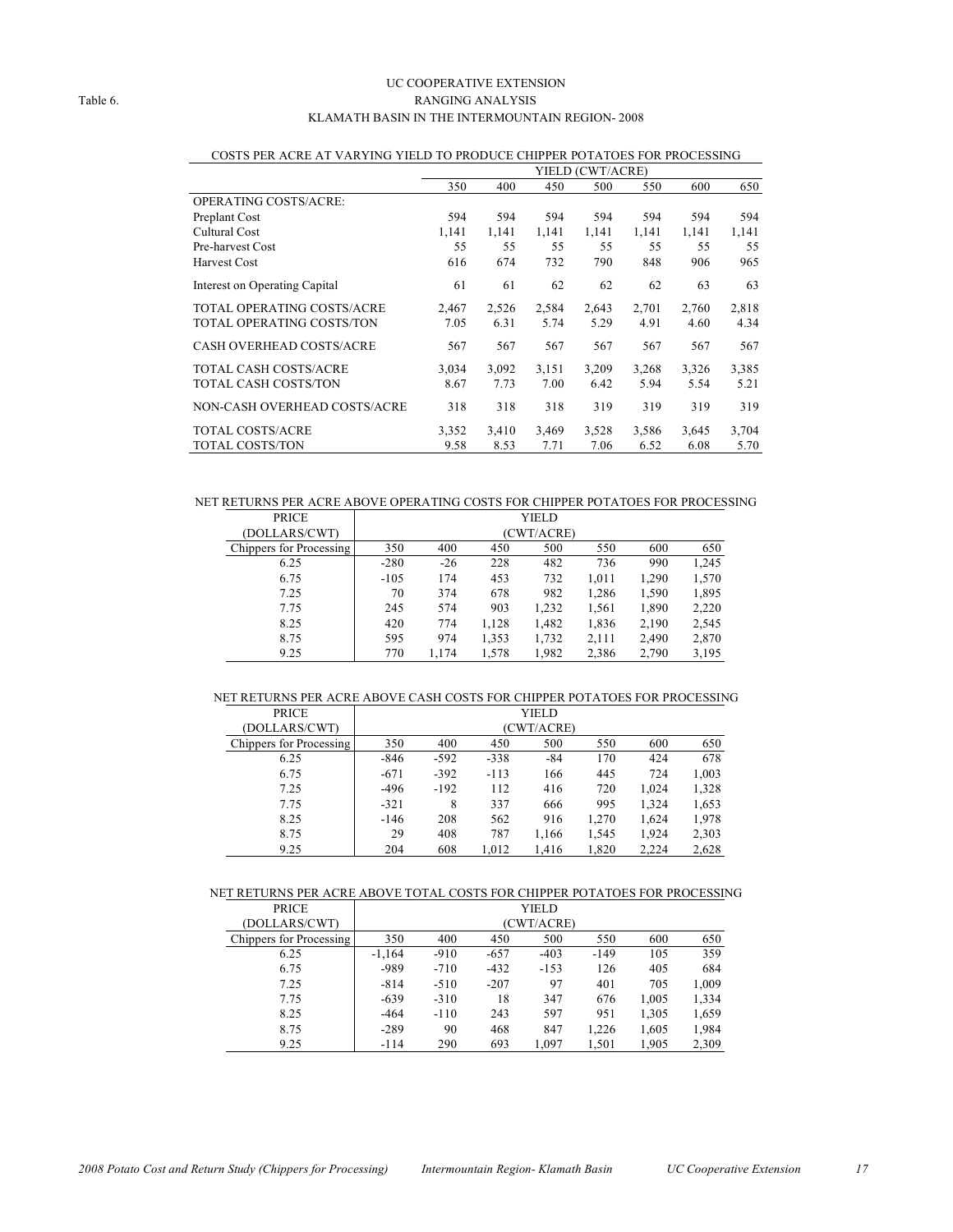#### UC COOPERATIVE EXTENSION Table 7. COSTS AND RETURNS/BREAKEVEN ANALYSIS KLAMATH BASIN IN THE INTERMOUNTAIN REGION- 2008

#### COSTS AND RETURNS - PER ACRE BASIS

|                         | 1. Gross | 2. Operating | 3. Net Returns |       | 4. Cash 5. Net Returns |       | 6. Total 7. Net Returns |
|-------------------------|----------|--------------|----------------|-------|------------------------|-------|-------------------------|
|                         | Returns  | Costs        | Above Oper.    | Costs | Above Cash             | Costs | Above Total             |
| Crop                    |          |              | $Costs(1-2)$   |       | Costs (1-4)            |       | Costs (1-6)             |
| Chippers for Processing | 3.875    | 2.643        | 1.232          | 3.209 | 666                    | 3.528 | 347                     |

#### COSTS AND RETURNS - TOTAL ACREAGE

|                         | 1. Gross | 2. Operating | 3. Net Returns       | 4. Cash | 5. Net Returns |         | 6. Total 7. Net Returns |
|-------------------------|----------|--------------|----------------------|---------|----------------|---------|-------------------------|
|                         | Returns  | Costs        | Above Oper.          | Costs   | Above Cash     | Costs   | Above Total             |
| Crop                    |          |              | $\text{Costs}$ (1-2) |         | Costs $(1-4)$  |         | Costs $(1-6)$           |
| Chippers for Processing | 937.750  | 639.500      | 298.250              | 776.630 | 161.120        | 853.733 | 84.017                  |

#### BREAKEVEN PRICES PER YIELD UNIT

|                                |              |       | -------- Breakeven Price To Cover -------- |                                            |       |  |       |
|--------------------------------|--------------|-------|--------------------------------------------|--------------------------------------------|-------|--|-------|
|                                | Base Yield   | Yield |                                            | Operating<br>Cash                          |       |  | Total |
| <b>CROP</b>                    | (Units/Acre) | Units | Costs                                      | Costs                                      | Costs |  |       |
|                                |              |       |                                            | ----------- \$ per Yield Unit ------------ |       |  |       |
| <b>Chippers</b> for Processing | 500.0        | Cwt   | 5.29                                       | 6.42                                       | 7.06  |  |       |

#### BREAKEVEN YIELDS PER ACRE

|                         |       |            | $-----$ Breakeven Yield To Cover $-----$   |      |       |  |  |
|-------------------------|-------|------------|--------------------------------------------|------|-------|--|--|
|                         | Yield | Base Price | Total<br>Operating<br>Cash                 |      |       |  |  |
| <b>CROP</b>             | Units | (\$/Unit)  | Costs<br>Costs                             |      | Costs |  |  |
|                         |       |            | ----------- Yield Units / Acre ----------- |      |       |  |  |
| Chippers for Processing | Cwt   | 7 75       | 341.0                                      | 4141 | 455.2 |  |  |